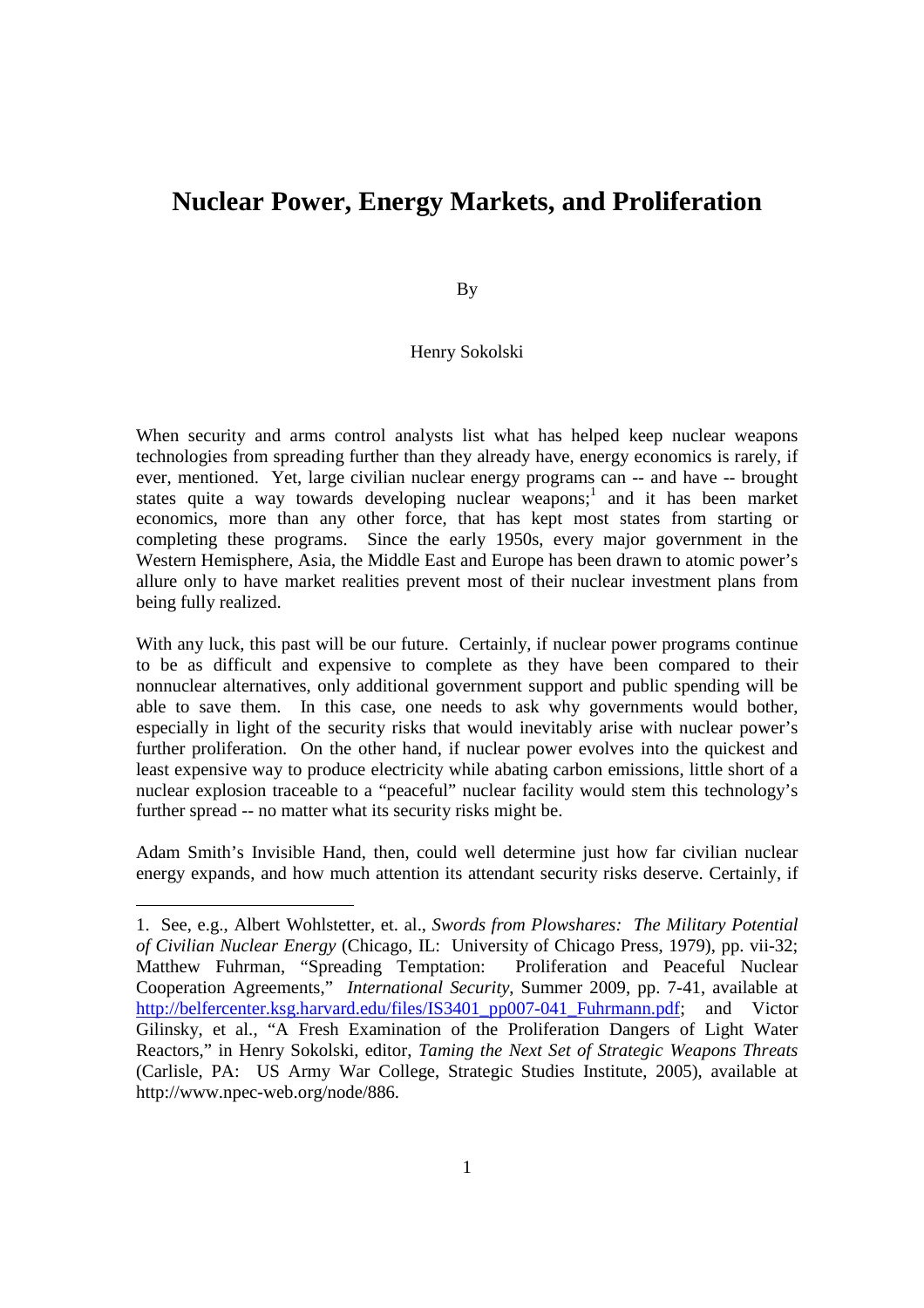nuclear power's economics remain negative, diplomats and policy makers could leverage this point, work to limit legitimate nuclear commerce to what is economically competitive, and so gain a powerful tool to help limit nuclear proliferation. If nuclear power finally breaks from its past and becomes the cheapest of clean technologies in market competitions against its alternatives, though, it is unlikely that diplomats and policy makers will be anywhere near as able or willing to prevent insecure or hostile states from developing nuclear energy programs to help them make atomic weapons.

What follows is a deeper explication of these points. The first section, "Costs," examines what the economics for nuclear power have been and are projected to be. The second, "Justifications," examines the environmental, energy security, and political reasons why nuclear power's relatively poor economic performance has been downplayed. The third section, "Concerns," explores the reasons why continuing to do this is risky, and the final section "Economics As A Way Out," examines how market economic competitions could be used to help steer us towards cheaper, safer forms of energy.

# **I. Costs**

#### **Nuclear Power's Past, Present, and Projected Future**

In the early 1950s, U.S. Atomic Energy Commission Chairman Lewis Strauss trumpeted the prospect of nuclear electricity "too cheap to meter."<sup>2</sup> An international competition, orchestrated under President Dwight D. Eisenhower's Atoms for Peace Program, ensued between the U.S. Russia, India, Japan and much of Western Europe to develop commercial reactors. Several reactor and nuclear fuel plants were designed and built, endless amounts of technology declassified and shared world-wide with thousands of technicians, and numerous research reactors exported in the 1950s. Yet ultimately relatively cheap and abundant oil and coal assured that only a handful of large power plants were actually built. $3$ 

The next drive for nuclear power came in the late 1960s just before the energy "crisis" of the early 1970s. President Richard Nixon, in announcing his "Project Independence," insisted that expanding commercial nuclear energy was crucial to reducing U.S. and allied

<u>.</u>

<sup>2.</sup> Lewis L. Strauss, Chairman of the U.S. Atomic Energy Commission, Speech to the national Association of Science Writers, New York City, September 16, 1954.

<sup>3.</sup> On this history, see Joseph F. Pilat, editor, *Atoms for Peace: An Analysis after Thirty Years* (Boulder CO: Westview Press, 1985); Richard Hewlett and Jack Holl, *Atoms for Peace and War, 1953-1961: Eisenhower and the Atomic Energy Commission* (Berkley CA: University of California Press, 1989);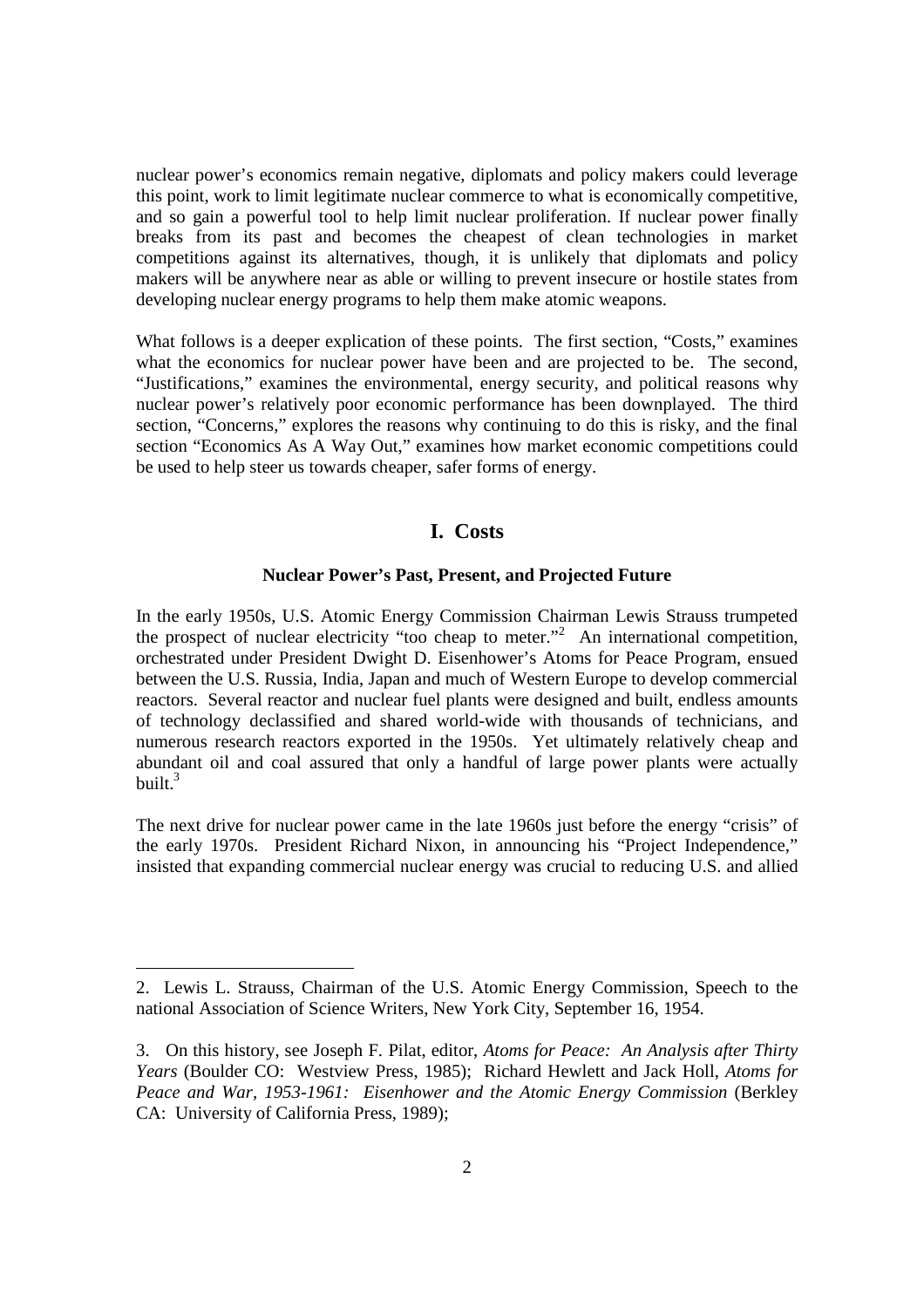dependence on Middle Eastern oil.<sup>4</sup> France, Japan, and Germany, meanwhile, expanded their nuclear power construction programs in a similar push to establish energy independence. The U.S., Russia, Germany and France also promoted nuclear power exports at the same time. Four thousand nuclear power plants were to be brought on line world-wide by the year 2000.

But, market forces -- coupled with adverse nuclear power plant operating experience - pushed back. As nuclear power plant operations went awry (e.g., fuel cladding failures, cracking pipes, fires and ultimately Three Mile Island), spiraling nuclear construction costs and delays, as well as the disastrous accident at Chernobyl, killed the dream. More than half the nuclear plant orders in the U.S. were cancelled and almost ninety percent of the projected plants globally – including a surprisingly large number of proposed projects in the Middle East  $-$  were never built.<sup>5</sup>

Today, a third wave of nuclear power promotion is underway buoyed by international interest in reducing greenhouse gas emissions and national concerns in enhancing energy security at least as measured in terms of reliance on oil. The nuclear industry in the U.S. has been lobbying Congress to finance the construction of more than \$100 billion in reactors with federal loan guarantees.<sup>6</sup> President Obama has responded by proposing \$36 billion dollars in new federal loan guarantees for nuclear power.<sup>7</sup> Other governments in Asia, the Middle East, and Latin America have renewed their plans for reactor construction as well. Even Europe is reconsidering its post-Chernobyl ambivalence with nuclear power: Finland, France, Italy, and Eastern Europe are again either building or planning to build power reactor projects of their own. Germany and Sweden, meanwhile, are reconsidering their planned shutdown of existing reactors.

<sup>4.</sup> President Richard Nixon, "Special Message to the Congress Proposing Emergency Energy Legislation," November 8, 1973, available at http://www.presidency.ucsb.edu/ws/index.php?pid=4035.

<sup>5.</sup> See, Yves Marignac, *Nuclear Power, the Great Illusion: Promises, Setbacks and Threats*, October 2008, p. 42, available at http://www.global-chance.org/spip.php?article89 and the Testimony of Thomas B. Cochran before the Senate Committee on Energy and Natural Resources, Subcommittee on Energy Research and Development, June 8, 1977, available at http://docs.nrdc.org/nuclear/files/nuc\_77060801a\_23.pdf.

<sup>6.</sup> See Simon Lomax, "Nuclear Industry 'Restart' Means More Loan Guarantees," *Bloomberg.com*, October 27, 2009, available at http://www.bloomberg.com/apps/news?pid=20601072&sid=aR1MVERYEgAs.

<sup>7.</sup> See U.S. Office of Management and Budget, "The Federal Budget Fiscal Year 2011: Creating the Clean Energy Economy of Tomorrow," The President's Budget: Fact Sheet, available at http://www.whitehouse.gov/omb/factsheet\_key\_clean\_energy/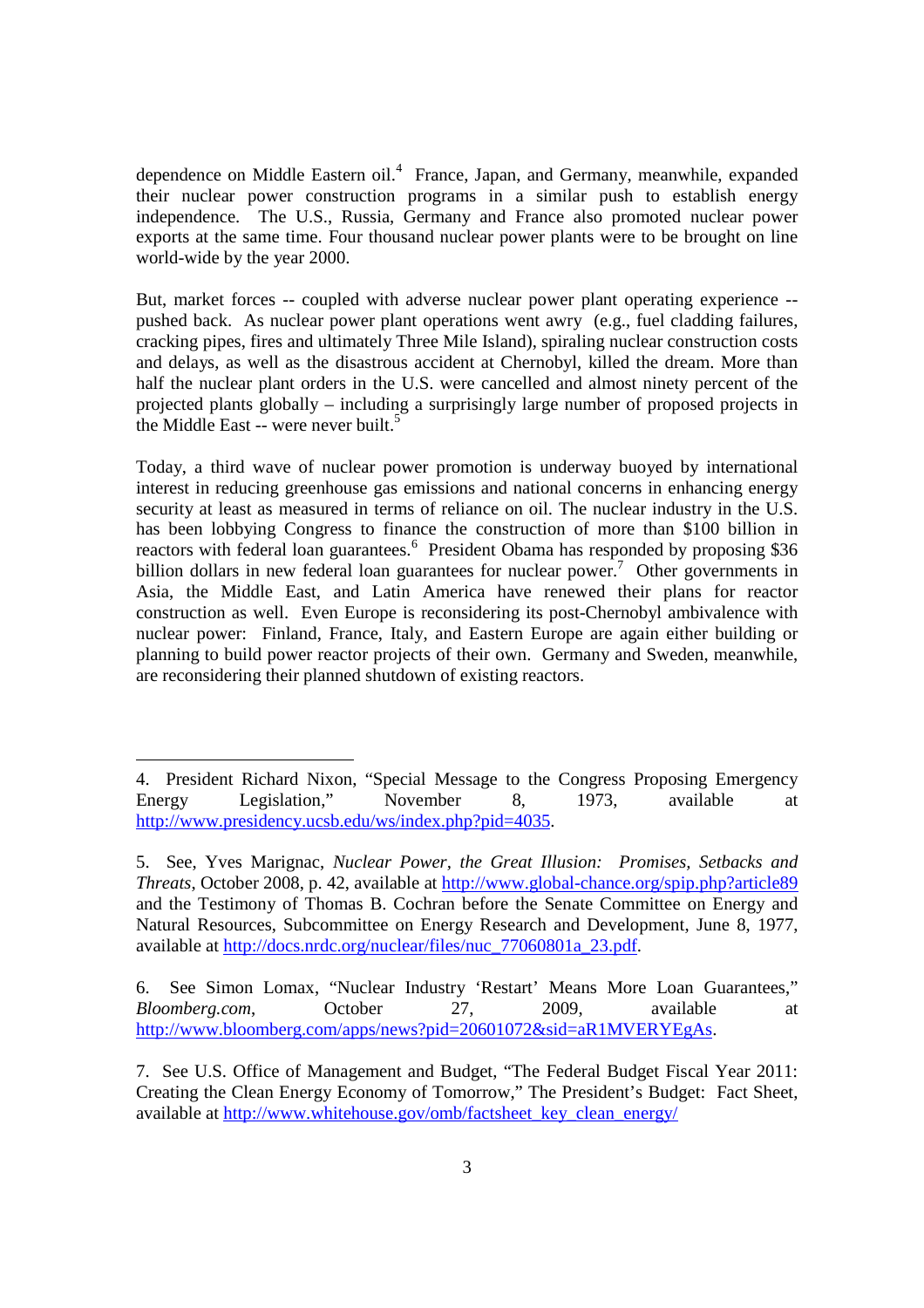In all this, the hands of government are evident. Certainly, if nuclear power were ever truly too cheap to meter, could assure energy security, or eliminate greenhouse gas emissions economically, private investors would be clamoring to bid on nuclear power projects without governmental financial incentives. So far, though, private investors have kept from putting any of their own capital at risk. Why? They fear nuclear energy's future will rhyme with its past. In the 1970s and 1980s, new nuclear power projects ran so far behind schedule and over budget, most of the ordered plants had to be cancelled. Even those that reached completion were financial losers for their original utility and outside investors, and the banking sector became wary.

In this regard, little has changed. In Finland, a turnkey reactor project has been led by the French manufacturer AREVA, in part as a way to demonstrate just how inexpensively and quickly new nuclear plants could be built. The project is now more than three years behind schedule and at least 80 percent over budget. Finland says AREVA is to blame for the cost overruns and construction delays. AREVA blames Finland and has threatened to suspend construction entirely in hopes of securing a more favorable rate of return. $8$ 

Meanwhile, in Canada, the government of Ontario chose to avoid this fate. It put its nuclear plans to build two large power plants on hold after receiving a \$26 billion bid that was nearly four times higher than the \$7 billion the government originally set aside for the project only two years before.<sup>9</sup>

In the U.S., the estimated cost of two reactors that Toshiba was planning to build for NRG Energy and the city of San Antonio recently jumped from \$14 billion to \$17 billion. Consequently, the city board delayed its approval of \$400 million in financing for the project, sued NRG, and reduced its share of the project from roughly 50 percent to less than 8 percent.<sup>10</sup> These estimates of the full costs to bring a new nuclear plant on line

<sup>8.</sup> *Nucleonics Week*, "Financial crisis nips nuclear revival in the bud, WNA told," September 17, 2009, available at a http://www.carnegieendowment.org/static/npp/pdf/NW\_Sep2009\_reprint.pdf and *Reuters*, "Analysis-Delays, hitches hamper Areva's reactor export plan, December 10, 2009, available at http://in.news.yahoo.com/137/20091210/371/tbs-analysis-delayshitches-hamper-areva.html.

<sup>9.</sup> See, Tyler Hamilton, "\$26B Cost Killed Nuclear Bid: Ontario Ditched Plan over High Price Tag that Would Wipe Out 20-Year Budget," *The Star,* July 14, 2009, available at http://www.thestar.com/article/665644.

<sup>10.</sup> See, Rebecca Smith, "Costs Cloud Texas Nuclear Plan," *The Wall Street Journal*, December 5, 2009, available at http://online.wsj.com/article/SB125997132402577475.html; Dow Jones, "CPS Energy, NRG Energy Complete Nuclear Power Project Settlement," March 1, 2010, available at http://www.nasdaq.com/aspx/stock-market-news

story.aspx?storyid=201003011204dowjonesdjonline000515&title=cps-energynrg-energycomplete-nuclear-power-project-settlement; and Anton Caputo, "Nuclear Could Still Edge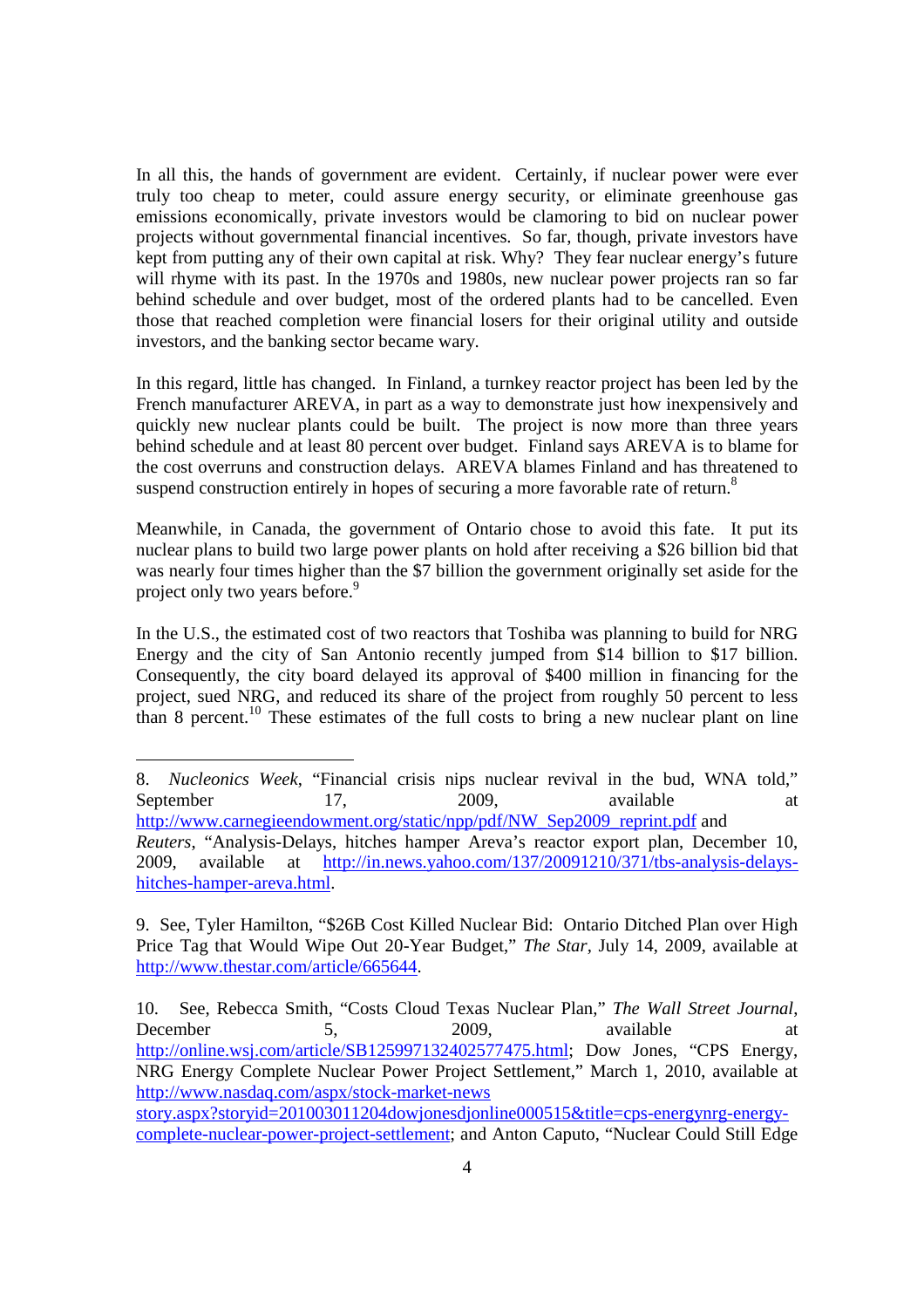reflect this pattern of cost escalation, as San Antonio's experience has been replicated in many other places. Estimated construction costs (exclusive of financing) for an installed kilowatt have jumped from a little over 1,000 dollars in 2002 to well over \$7,000 in 2009 (see the range of rising estimates over the last decade in Figure 1 below):

#### Figure 1:

## **Overnight Capital Costs Projections for New Power Reactors (2008 \$s/installed KW) -- High and Rising**<sup>11</sup>



Out Gas," My SA News, December 15, 2009 available at http://www.mysanantonio.com/news/local\_news/79283092.html.

l

11. This graph, which reflects some the most recent nuclear cost projections, is based on a chart originally generated by Mark Cooper and spotlighted by Sharon Squassoni. See, Mark Cooper, *The Economics of Nuclear Reactors: Renaissance or Relapse?* Vermont University, Institute for Energy and the Environment, June 2009. available at http://www.vermontlaw.edu/Documents/Cooper%20Report%20on%20Nuclear%20Econo mics%20FINAL%5B1%5D.pdf and Sharon Squassoni, *The U.S. Nuclear Industry: Current Status and Prospects under the Obama Administration*, Nuclear Energy Futures Paper No. 7, The Centre for International Governance Innovation, November 2009, available at http://www.carnegieendowment.org/files/Nuclear\_Energy\_7\_0.pdf.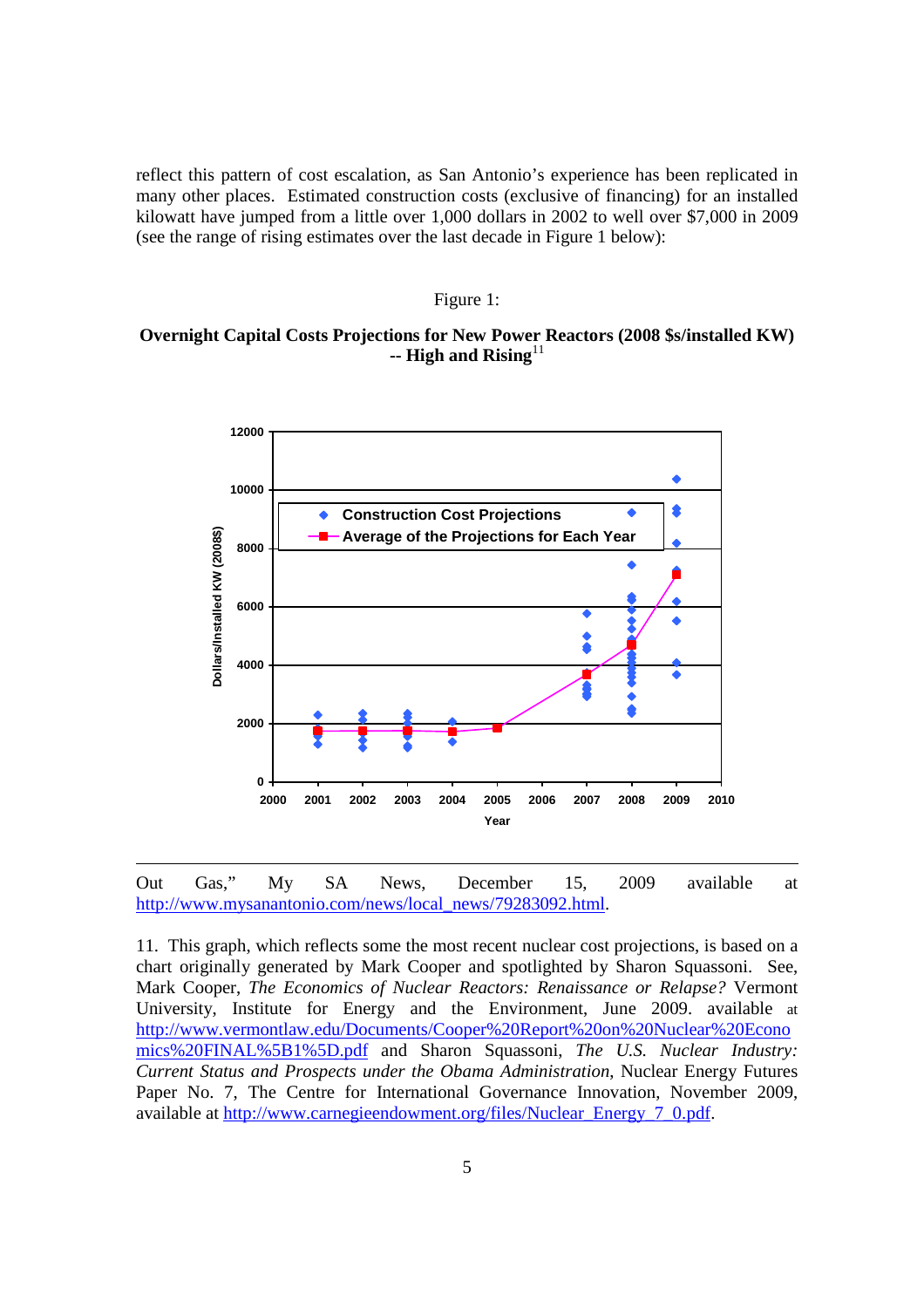To address these concerns, the U.S. nuclear industry has succeeded in getting Congress to implement a growing number of subsidies, including nuclear energy-production tax credits and very large federal loan guarantees. Industry estimates indicate that proposed loan guarantees alone would save an American utility at least \$13 billion over 30 years in the financing a modern nuclear reactor.<sup>12</sup> Granting these and additional government incentives, though, may not be sufficient. First, in 2003, the Congressional Budget Office estimated that the nuclear industry would probably be forced to default on nearly 50 percent these loans.<sup>13</sup> Second, in 2009, Moody's warned that barring a dramatic positive change in utility-industry balance sheets, the ratings firm would downgrade any power provider that invested in new nuclear reactor construction on the basis that these projects were "bet the farm" gambles. Moody's threat to reduce credit ratings included utilities that might secure federal loan guarantees, which Moody's described as too "conditional" to be relied on. $^{14}$ 

Meanwhile, the president of America's largest fleet of nuclear power plants who now serves as the World Nuclear Association's Vice Chairman, publicly cautioned that investing in new nuclear generating capacity would not make sense until both natural gas prices rise and stay above \$8 dollars per 1,000 cubic feet (mcf) *and* carbon prices or taxes rise and stay above 25 dollars a ton.<sup>15</sup> Yet industry officials believe that neither condition,

-

.

14. See Moody's Global, "New Nuclear Generation: Ratings Pressure Increasing," June 2009 available at http://www.nukefreetexas.org/downloads/Moodys\_June\_2009.pdf.

15. See *Nucleonics Week*, "Financial Crisis Nips Nuclear," note 8 above.

<sup>12</sup>. See the discussion of Constellation's calculations regarding its planned reactor build at Calvert Cliffs, Maryland in Doug Koplow, "Nuclear Power as Taxpayer Patronage: A Case Study of Subsidies to Calvert Cliffs Unit 3" (Washington DC: NPEC, 7 July 2009), available at http://www.npec-web.org/node/1125.

<sup>13.</sup> U.S. Congressional Budget Office, "Cost Estimate of S.14 Energy Policy Act of 2003," May 7, 2003, available at http://www.cbo.gov/ftpdocs/42xx/doc4206/s14.pdf. The Congressional Budget office optimistically assumed that about half of the value of the projects that defaulted would be recovered in bankruptcy, for a net loss of around 25 percent of guaranteed principle. The Department of Energy (DoE) has tried to discredit even these figures, claiming that the real figures will be much lower but recently said it would not publicly disclose its own calculations of how much of an upfront loan fee to charge to cover for potential defaults on nuclear projects. Industry officials, meanwhile, have made it clear that if the DoE charges them much more than 1 or 2 percent of the amount borrowed to cover these risks, they will not take the loans. See, Kate Sheppard," Energy Sec Unaware that Nuclear Loans Have 50 Percent Risk of Default, February 16, 2010, available at http://motherjones.com/blue-marble/2010/02/chu-not-aware-nucleardefault-rates and *Etopia News*, "DoE Spokesperson Says that Credit Subsidy number is 'Proprietary and Will Remain Confidential'", available at http://etopianews.blogspot.com/2010/03/doe-spokesperson-says-that-credit.html.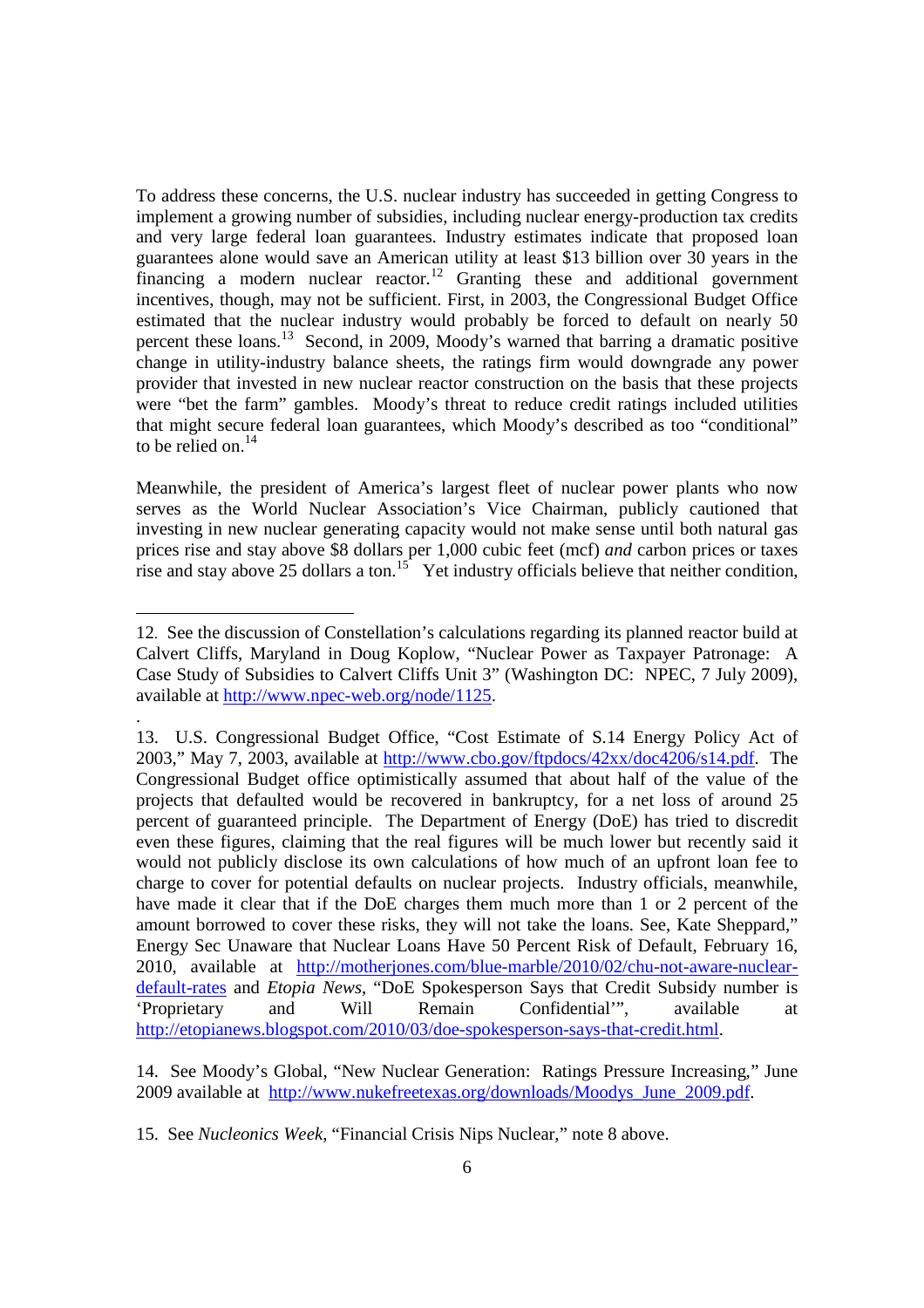much less both, are likely to be met any time soon. Past price history suggests why (see Figure 2 below):

Figure 2

**Natural Gas and Carbon Prices -- Hardly Steady or High Enough to Underwrite Private Nuclear Investments<sup>16</sup>**





16. Data for these charts were drawn from Chicago Climate Exchange, "Closing Prices", December 2009. http://www.chicagoclimatex.com/market/data/summary.jsf European Climate Exchange, "Prices, Volume & Open Interest: EXC EUA Futures Contract", December 2009. http://www.ecx.eu/EUA-Futures http://www.bloomberg.com/apps/news?pid=20601109&sid=aNykpTP9hnIo and the United States Energy Information Administration, "U.S. Natural Gas Electric Power Price", October 30, 2009. http://tonto.eia.doe.gov/dnav/ng/hist/n3045us3m.htm .

l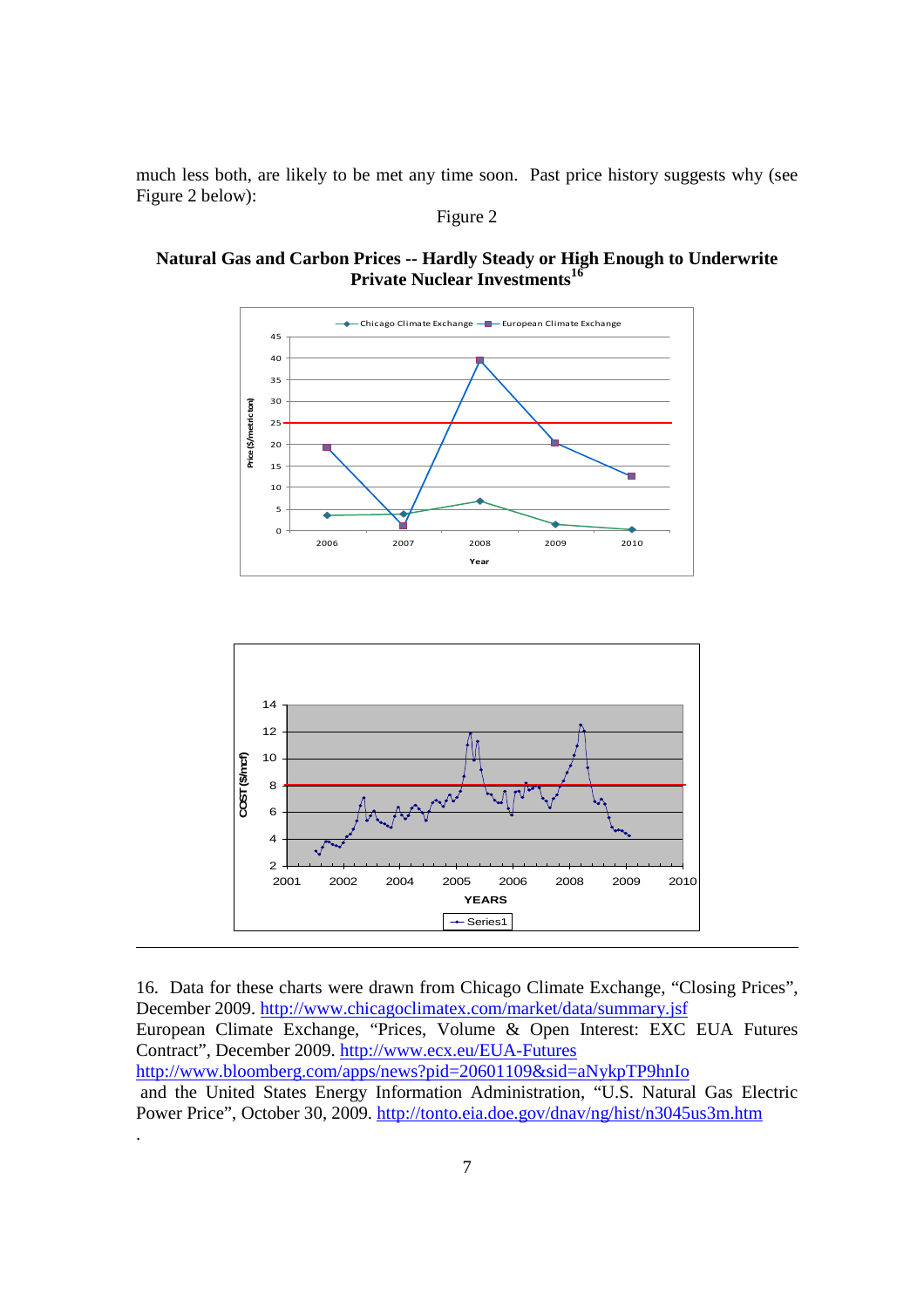Recent developments suggest their skepticism is warranted. After the latest international conference to control carbon emissions held in December 2009 in Copenhagen, carbon prices in the European carbon market hit a near all-time low. U.S. natural gas prices, meanwhile, driven by reduced demand and massive increases in supplies and newly discovered reserves have also dropped precipitously. There is good reason to believe that they are unlikely to rise significantly any time soon. <sup>17</sup> Conclusion: Without significant additional government financial incentives, private investments in new nuclear electricity are unlikely to be made.<sup>18</sup>

## II. Justifications

#### **Energy Security and Global Warming**

Many decision makers in the energy sector understand this. This, in turn, has given rise to public focus on another, less measurable but possible nuclear power benefit: Energy security. The case here, though, is also yet to be demonstrated. In most large industrial countries, oil is only rarely used to produce electricity, but rather is being consumed at increasing rates to fuel a growing fleet of cars and trucks. This makes the link between oil imports and nuclear power quite tenuous at present. The argument put forth by some experts is future-oriented: Some day nuclear power could supply the electricity and hydrogen to power the world's transport fleets. For both electric and hydrogen vehicles,

<sup>17.</sup> See, e.g., Rebecca Smith and Ben Casselman, "Lower Natural-Gas Price Leaves Coal Out in Cold," The Wall Street Journal, June 15, 2009, available at The Wall Street Journal, June 15, 2009, available at http://online.wsj.com/article/SB124502125590313729.html and Edward L. Morse, "Low and Behold: Making the Most of Cheap Oil," *Foreign Affairs*, September/October 2009, available at http://www.foreignaffairs.com/articles/65242/edward-l-morse/low-and-behold.

<sup>18.</sup> The most recent U.S. Department of Energy effort to skirt nuclear power's poor economic performance is to promote federal development and construction of a variety of "small modular" reactors (see http://www.nuclear.energy.gov/pdfFiles/factSheets/2010\_SMR\_Factsheet.pdf). The key attraction of small reactors (between 100 and 300 MWe), is that they cost less to build than the much larger commercial light water reactors that current range between 1,000 and 1,600 MWe (for a full description of these go to the World Nuclear Association at http://www.world-nuclear.org/info/inf33.html. The other is that they are more adaptable to small electrical grids than much larger reactors. For most developing states, though even these 'small" reactors are too large for their grid and the unit costs (dollars/kilowatt hour produced) for this smaller reactors is far higher than for the larger reactors they are supposed to best.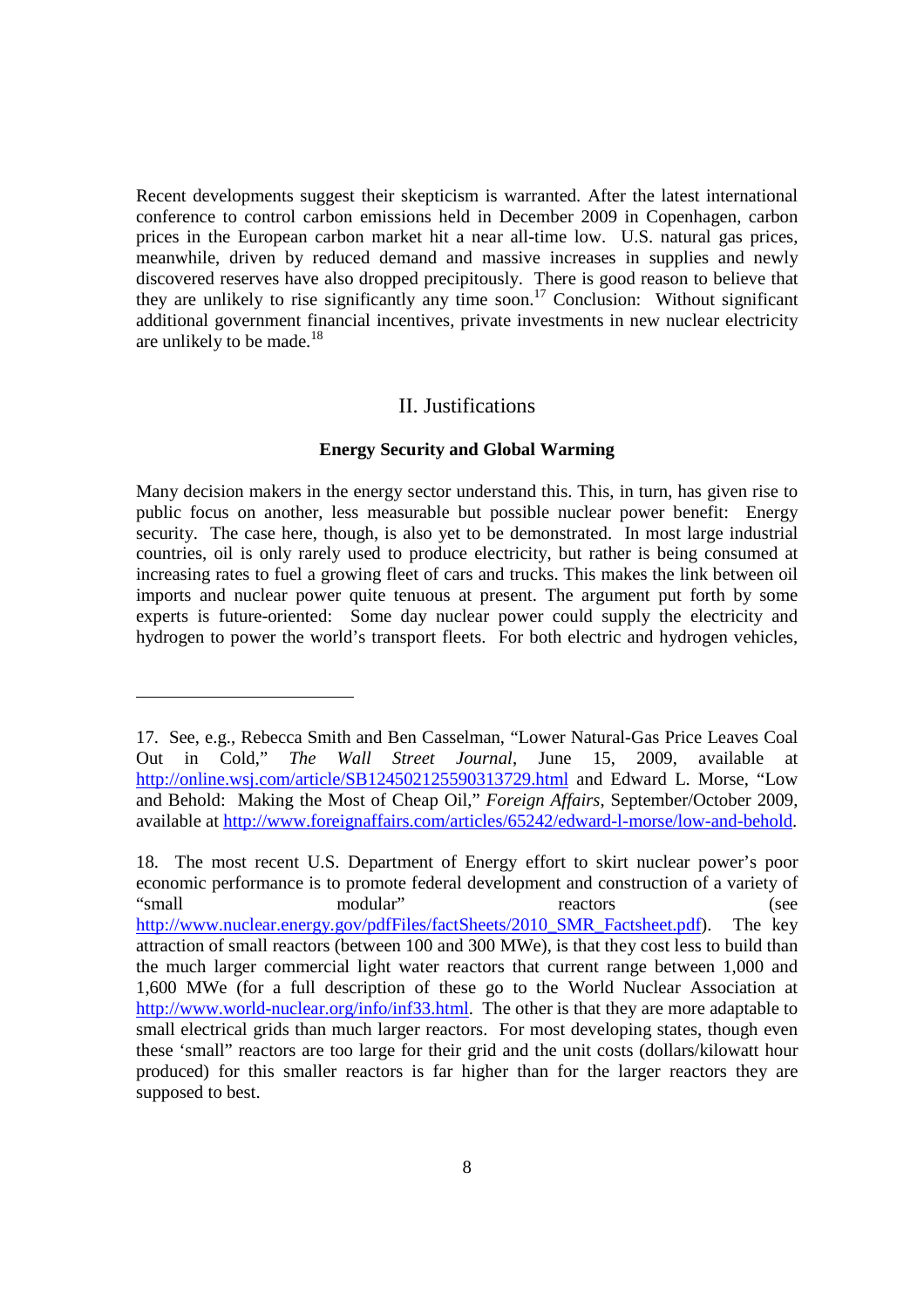much is unknown about the costs, rate of market penetration, and even whether nuclear will prove to be the most economical way to produce the needed energy resources.

Unfortunately, few of these central issues are given serious attention in popular news media. Instead, France, which made a massive investment in nuclear power in the 1970s, and now produces about 80 percent of its electricity from nuclear energy, is held up as an energy-independence model for the U.S. and the world to follow.<sup>19</sup> This nuclear example, however, has been quite costly and hasn't really saved France from its addiction to oil. France covered much of the startup and operating cost of its civilian nuclear program by initially integrating the sector with its military nuclear-weapons-production program. It also used massive amounts of cheap French government financing to pay for the program's capital construction. As a result, it is unclear how much the French program cost overall, or how much plant costs escalated over the life of the French program – although they clearly did.<sup>20</sup> What is undisputed, however, is that from the 1970s to the present, France's per-capita rate of oil consumption never declined; and that the country has needed to import increasing amounts of expensive peak-load electricity from its immediate neighbors due to the supply inflexibility of base-load nuclear.<sup>21</sup> Despite these facts, the story of French nuclear energy independence persists.

Another assertion nuclear power supporters frequently make is that the need to abate carbon emissions will make nuclear energy economically competitive through rising carbon prices. Once carbon is no longer free, nuclear proponents believe that their zero carbon emission power plants will be the clear, clean-energy victor over coal with carbon capture systems, natural gas, and renewables. Yet, by industry's own projections, nuclear power may already have priced itself out of the running in any carbon abatement competition. Factoring industry construction cost projections, operation and decommissioning costs, and key public nuclear-specific U.S. subsidies, the total cost of

<sup>19</sup>. See, e.g., Steve Kroft, "France: Vive Les Nukes: How France is Becoming the Mode3l for Nuclear Energy Generation, *60 Minutes*, April 6, 2007 available at http://www.cbsnews.com/stories/2007/04/06/60minutes/main2655782.shtml.

<sup>20.</sup> For the most recent and thorough attempts, see Arnulf Grubler, *An Assessment of the Costs of the French Nuclear Program, and 1970-2000*, available at

http://www.iiasa.ac.at/Admin/PUB/Documents/IR-09-036.pdf and Charles Komanoff, "Cost Escalation in France's Nuclear Reactors: A Statistical Examination," January 2010, available at http://www.slideshare.net/myatom/nuclear-reactor-cost-escalationin-francekomanoff.

<sup>21.</sup> The French civilian nuclear industry and power utility system, unlike the American one, is almost entirely nationalized. As a result, France still produces incredibly opaque financial statements regarding its civilian nuclear program. What is not in dispute, however, is that because of its over investments in base-load nuclear generators, France must export much of its production and import expensive peak load capacity, which it still lacks. For an explanation of base-load and peak load electricity, see note 47. See, Mycle Schneider, "Nuclear Power in France: Beyond the Myth," (Washington, DC: NPEC, 2009), available at http://www.npec-web.org/node/1050.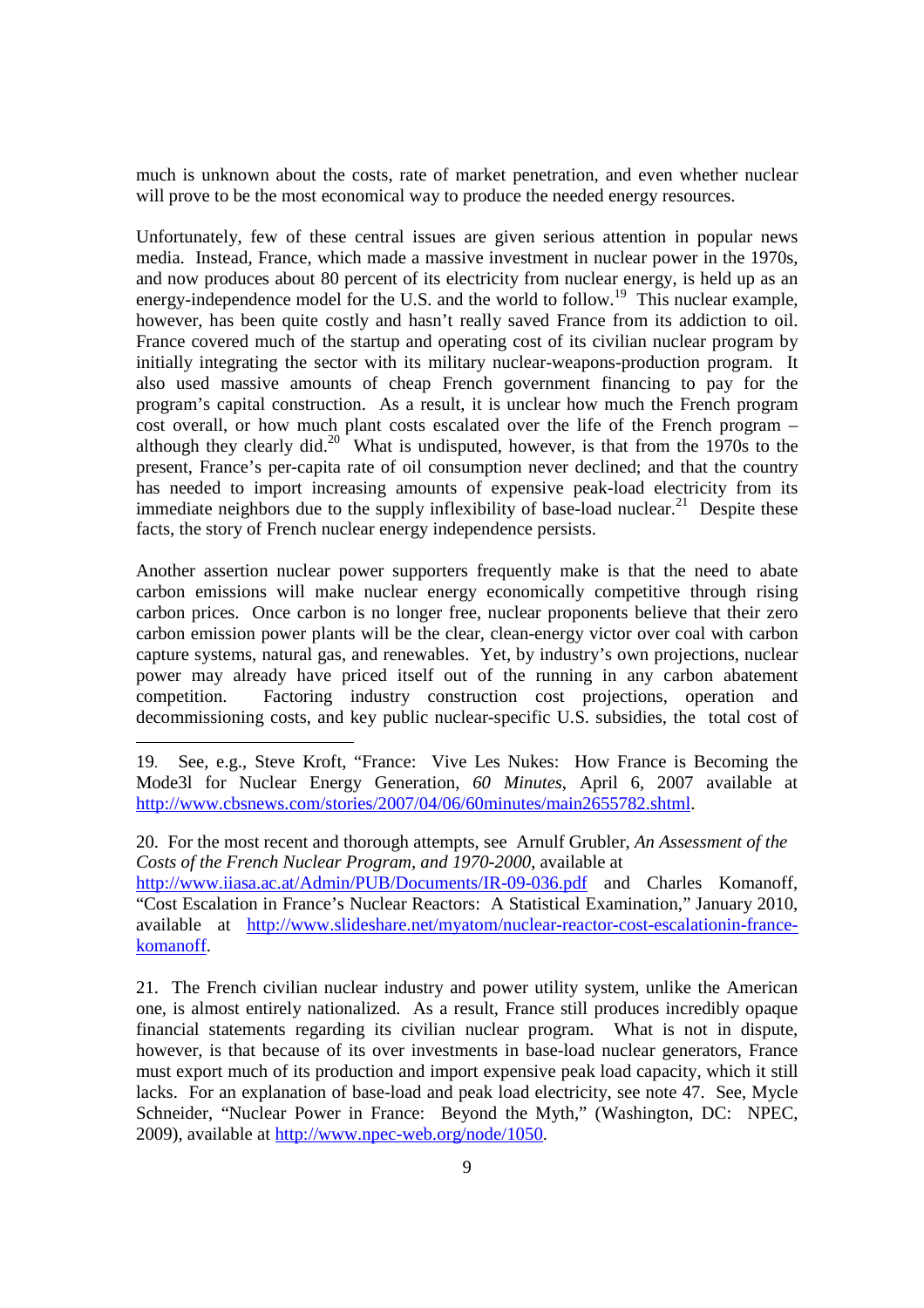abating one ton of carbon by substituting a new nuclear power plant for a modern coalfired generator has been pegged by one critic of nuclear power at least \$120. This figure assumes fairly low capital construction costs (roughly one-half of the industry's latest high-end cost projections). If one uses industry's high-end projections, the cost for each ton of carbon abated approaches \$200. This is expensive. Certainly, there currently are much cheaper and quicker ways to reduce carbon emissions (see Figure 4 below):

#### Figure 4



**New Nuclear Power: An Expensive Way to Abate Carbon 22**

Yet another recent study completed by one of America's largest nuclear reactor operators, Exelon, confirms these points. Speaking before a Washington, D.C. meeting held May 12, 2010 at Resources for the Future's policy leadership form, John Rowe, Chairman and CEO of Exelon, presented analysis that essentially mirrored these findings. As his central and final power point slide make clear (see below), carbon prices would have to rise to roughly \$100 a ton before he would recommend Exelon invest in building new power reactors. Even with federal loan guarantees, Exelon's analysis determined that carbon would have

<sup>22.</sup> Chart generated by Doug Koplow, based on data provided by McKinsey and Company. See, Doug Koplow, "Nuclear Power as Taxpayer Patronage: A Case Study of Subsidies to Calvert cliffs Unit 3, (Washington, DC: NPEC, July 2009), available at http://www.npecweb.org/files/Koplow%20-%20CalvertCliffs3\_0.pdf and McKinsey & Company, *Reducing U.S. Greenhouse Gas Emissions: How Much at What Cost?*, December.2007, available at http://www.mckinsey.com/clientservice/sustainability/greenhousegas.asp.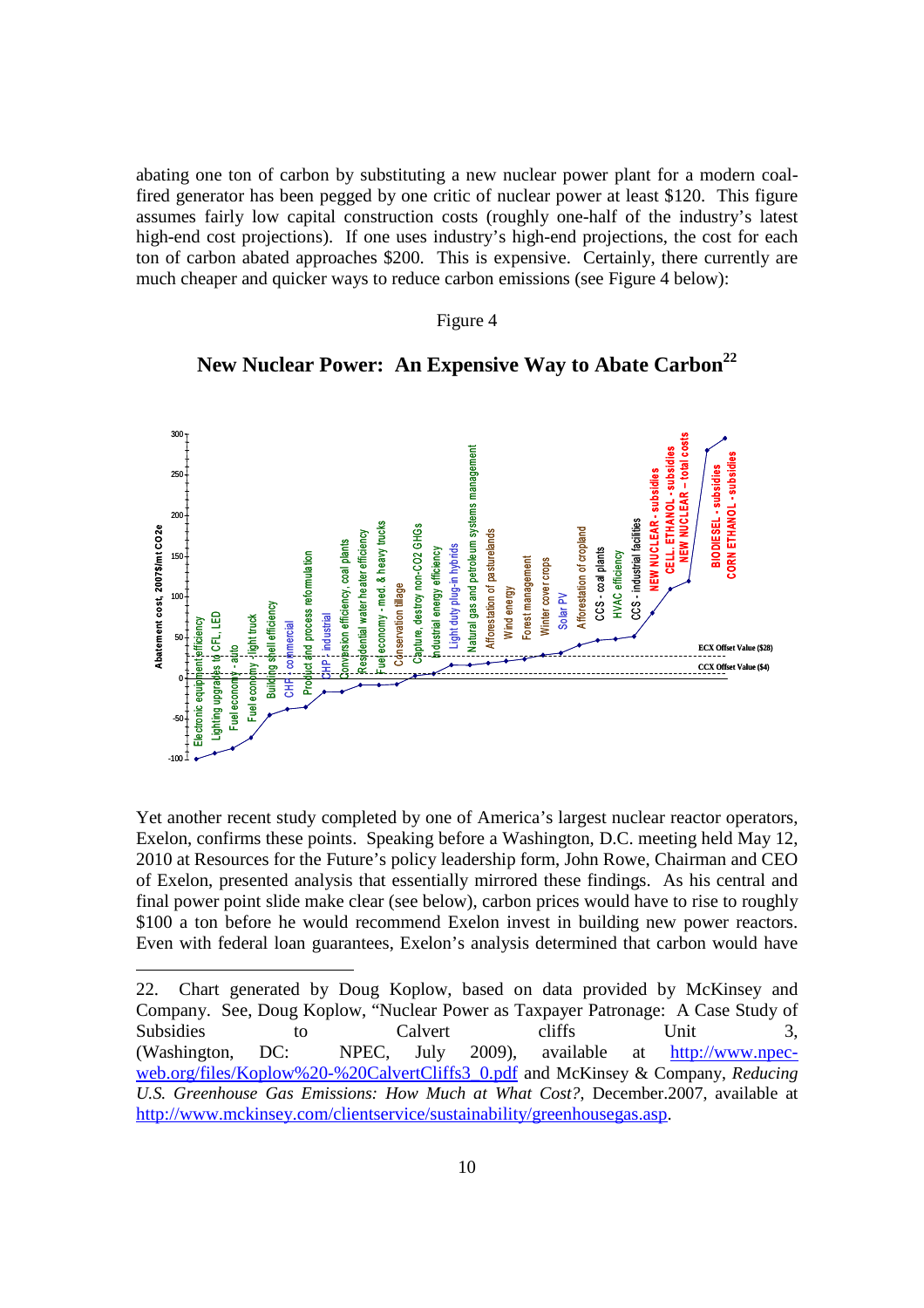to be priced at roughly \$75 per ton (which is nearly twice Exelon's projected "long-run CO2 price" of \$40 a ton) before it would make economic sense to build new power reactors. Before Excelon would invest in new nuclear construction, it would update its existing 19 nuclear plants, shut down coal fired generating stations, bring more natural gas-fired plants on line, invest in energy efficiency programs and renewables See figure 5 below:



Just how rapidly a nuclear approach can begin abating carbon emissions (compared to its alternatives) is also a significant issue. Certainly, if one is interested in abating carbon in the quickest, least expensive fashion, building expensive nuclear plants that take up to a decade to bring on line will have difficulty abating carbon competitively no matter how much carbon is taxed. That's why in North and South America and the Middle East, building natural gas burning generators is currently an attractive, near-term option.

-

## Figure  $5^{23}$

<sup>23.</sup> See, John W. Rowe, "Fixing the Carbon Problem Without Breaking the Economy," presentation before Resources for the Future Policy Leadership Forum Lunch, May 12, 2010, Washington, DC available at a state of  $\alpha$  at a state of  $\alpha$  at a state of  $\alpha$  at a state of  $\alpha$  at a state of  $\alpha$  at a state of  $\alpha$  at a state of  $\alpha$  at a state of  $\alpha$  at a state of  $\alpha$  at a state of  $\alpha$  at a state of  $\alpha$  at http://www.rff.org/Documents/Events/PLF/100512\_Rowe\_Exelon/100512\_Rowe\_Exelon

\_Slides.pdf.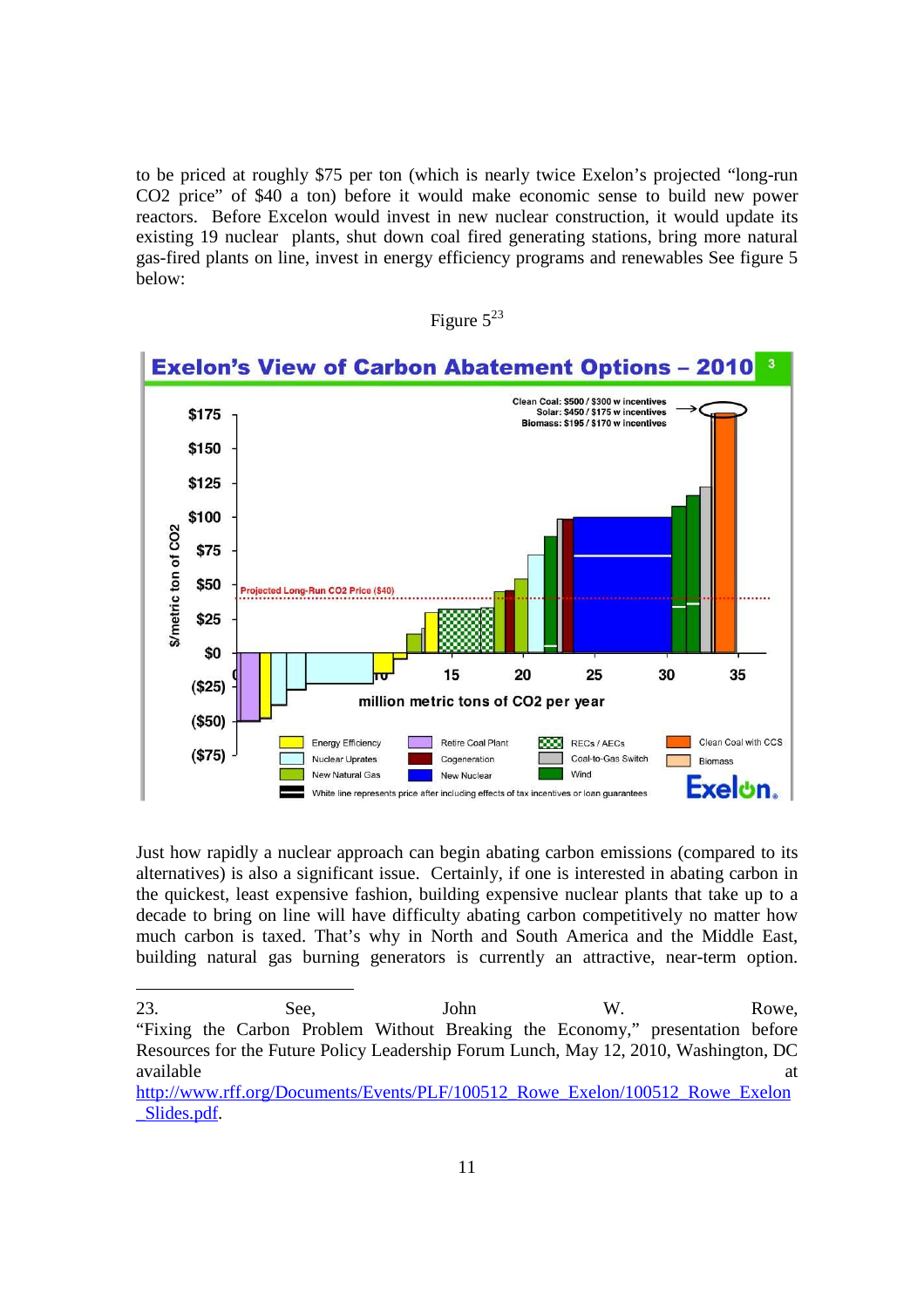Advanced gas-fired power plants can halve carbon emissions as compared to coal fired plants, can serve as base or peak power generators, and be brought on line in 18 to 30 months rather than the 5 to 10 years need to build large reactors. Advanced gas-fired generator construction costs, meanwhile, are a fraction of those projected for nuclear power. $24$ 

Where natural gas is plentiful, as it clearly already is in the Middle East and the U.S., these economic facts should matter.<sup>25</sup> The benefits of gas become even more evident once one factors in the nuclear-specific burdens for nations with no current capacity to create proper regulatory agencies and prepare the grid for large base load generator.<sup>26</sup>

#### **A Future Unlike Our Past?**

The counter argument to this, of course, is that fossil fuel resources are finite and, in time, will run out. This is irrefutable in principle, but in practice when and how one runs out matters. Backers of renewables,  $27 \text{ for example, insist that renewables' costs are coming}$ down significantly. Proponents of wind power argue that their costs have declined by

<sup>24.</sup> For a detailed description of natural gas fired electrical generating technologies, their cost and performance, see International Energy Agency, OECD, Energy Technology System Analysis Program, "Gas-Fired Power," available at http://www.etsap.org/EtechDS/EB/EB\_E02\_Gas\_fired%20power\_gs-gct.pdf.

<sup>25</sup>. On the growing availability of natural gas in the Western Hemisphere**,** Europe and Asia, see "An Unconventional Glut," The Economist, pp. 72-74, available at http://www.economist.com/business-finance/displaystory.cfm?story\_id=15661889; Ben Casselman, " U.S. Gas Fields Go from Bust to Boom, April 30, 2009 and "U.S. Natural-Gas Supplies Surge," *The Wall Street Journal,* April 30, 2009 and June 18, 2009, available at http://online.wsj.com/article/SB124104549891270585.html and

http://online.wsj.com/article/SB124527293718124619.html and Gary Schmitt, "Europe's Road to Energy Security: Unconventional Gas Could Free the EU from Dependence on Russian Gas Supplies," *The European Wall Street Journal*, March 11, 2010, available at http://online.wsj.com/article/SB10001424052748704187204575101344074618882.html

<sup>26.</sup> For an analysis relevant to the Middle East, see Peter Tynan and John Stephenson, "Nuclear Power in Saudi Arabia, Egypt and Turkey: How Cost Effective?" (Washington, DC: NPEC) available at http://www.npec-web.org/node/1054 and Wyn Bowen and James Acton, "Atoms for Peace in the Middle East: The Technical and Regulatory Requirement," (Washington, DC: NPEC), available at http://www.npec-web.org/node/1032

<sup>27.</sup> See Amory B. Lovins, Imran Sheikh, and Alex Markevich, " Nuclear Power: Climate Fix or Folly?" updated by Amory B. Lovins December 31, 2008 for NPEC, available at http://www.npec-web.org/node/1127.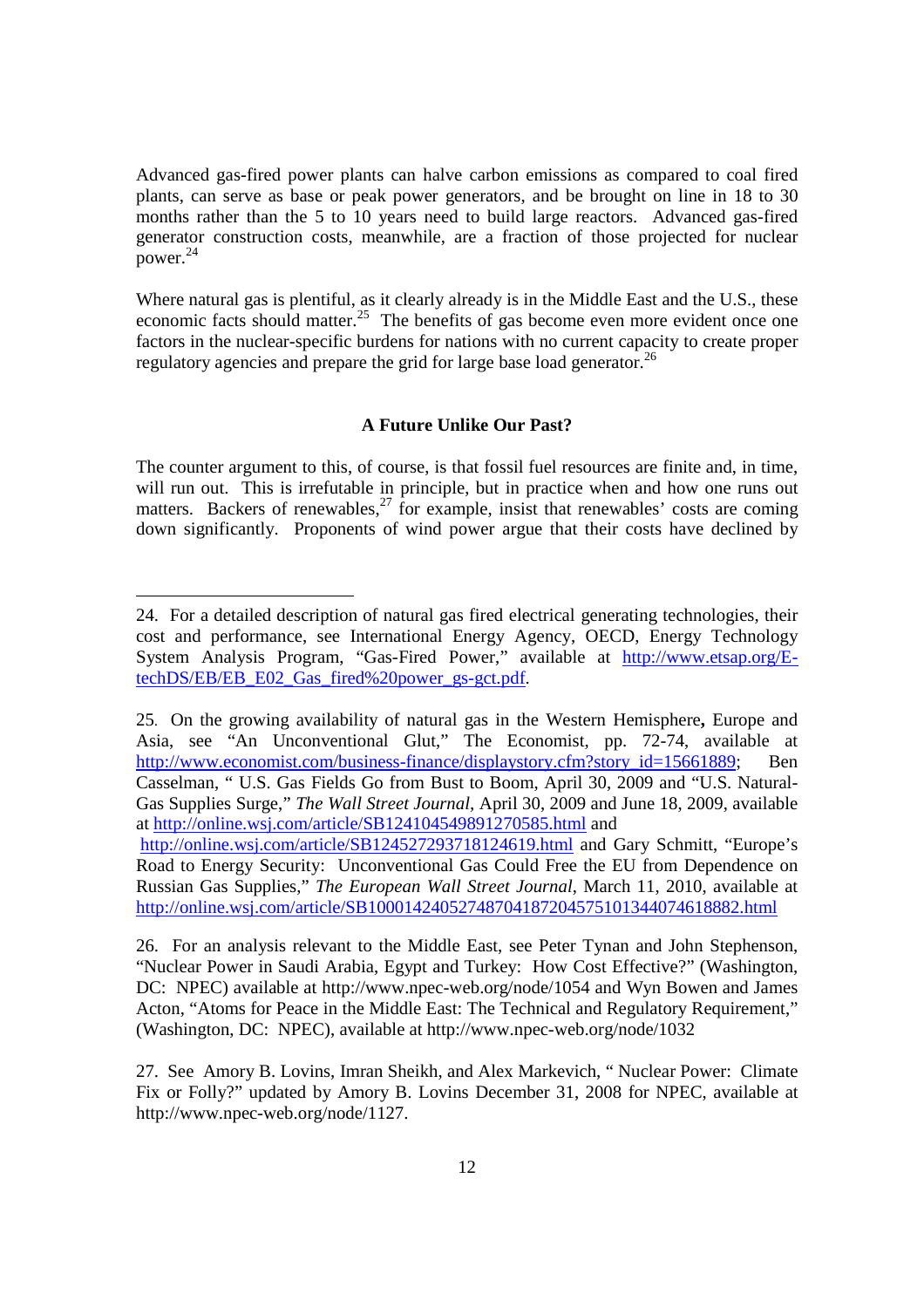more than 80 percent over the last 20 years. $28$  Solar photovoltaic generated electricity has also been falling (see, for example, the costs of delivered solar electricity in Figure 6 below).



Figure 6

Many energy experts contend that significant changes would have to be made in how electricity is currently distributed and stored before intermittent generators like renewables could compete in addressing base load demand. Yet, as renewables' costs continue to decline, the incentives needed to prompt these changes are likely to increase.<sup>29</sup> Meanwhile, nuclear power's costs are high and rising. Finally, with new sources of oil and gas now projected to come on line, it is unclear when or how much fossil fuel prices might increase. All of this presents significant uncertainty and risk for nuclear power investors.

In the mid-term, -- i.e., the next two decades, when nuclear supporters see their power source reemerging -- a number of energy developments could easily destroy whatever value might be credited to investments made in commercial nuclear energy today. As noted, new electrical grid concepts could be employed incrementally to make the transmission of intermittent wind and solar much more practical; as could the development

<u>.</u>

<sup>28.</sup> See the analysis of the American Wind Association, available at http://www.awea.org/faq/cost.html

<sup>29.</sup> For an analysis that renewables are already more economical than nuclear or coal base load generations, though, see Amory Lovins, "Mighty Mice," *Nuclear Engineering International*, December 21, 2004, available at http://www.neimagazine.com/story.asp?storyCode=2033302.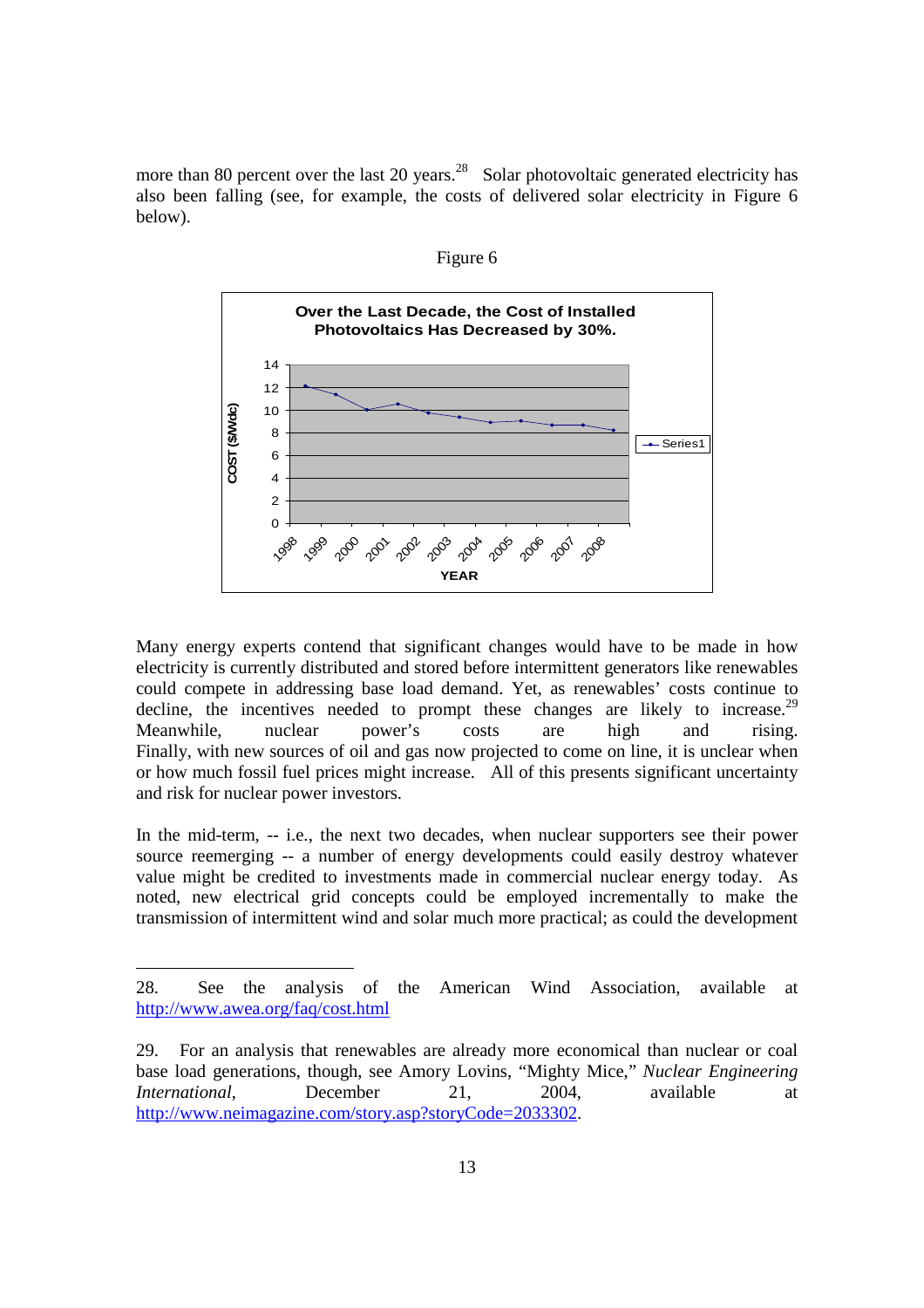of practical electrical storage and of viable distributed electrical systems.<sup>30</sup> Economical sequestration of carbon from coal-fired plants also may emerge along with increased efficient use of electricity and smart metering that could change and reduce demand patterns.

Although none of these developments are guaranteed, any one of them could have a dramatic impact on the long-term economic viability of investing now in nuclear systems that would operate for 60 years or more after coming on line in 2020 and beyond. In fact, the uncertainties surrounding what the costs for electricity generation, distribution, transmission, storage and consumption and what form each is likely to take over the next two decades are all very much in play for the first time in over a century. This very flexible and uncertain situation not only argues for great caution in the allocation of public funds on any energy commercialization project, but also underscores the importance in ensuring neutral markets in which multiple solutions are forced to compete against each other.

#### **Government Nuclear Power**

Governments, on the other hand, view matters differently. The energy market uncertainties noted above have only encouraged them to invest more in clean energy commercialization options. In practice, this has meant they have invested most heavily in the most capital intensive options. Thus, the current carbon and energy security challenges have been addressed by Japan, South Korea, India, Russia, France, and the U.S. not only by initiating investments in carbon sequestration and renewables, but by continuing and significantly increasing massive subsidies -- e.g., loan guarantees, commercial export loans, energy production credits, accident liability caps and indemnification, and construction delay insurance programs -- for the construction of new, large nuclear power plants.

In addition, two other factors fortify many governments' instinct to support nuclear commercialization. First, in several important cases -- e.g., in France, Russia, India, South Korea, and Japan -- the nuclear industry's payrolls have long been large and are essentially public: Commercial nuclear activities in these states are run through entities that are primarily government-owned. Exposing these industries to the full force of market realities could result in significant layoffs – dislocations large enough to produce negative political results. Continuing to subsidize them, on the other hand, is politically astute.

<u>.</u>

<sup>30.</sup> See, e.g., Mason Willrich, "Electricity Transmission for America: Enabling a Smart Grid, End-to-End," *Energy Innovation Working Paper Series*, Massachusetts Institute of Technology, July 2009, available at http://web.mit.edu/ipc/research/energy/pdf/EIP\_09- 003.pdf; Sharon Gauin, "Bloom Fuel Cell: Individual Power in a Box," *Business Week*, February 24, 2010, available at http://www.businessweek.com/idg/2010-02-24/bloomfuel-cell-individual-power-plant-in-a-box.html.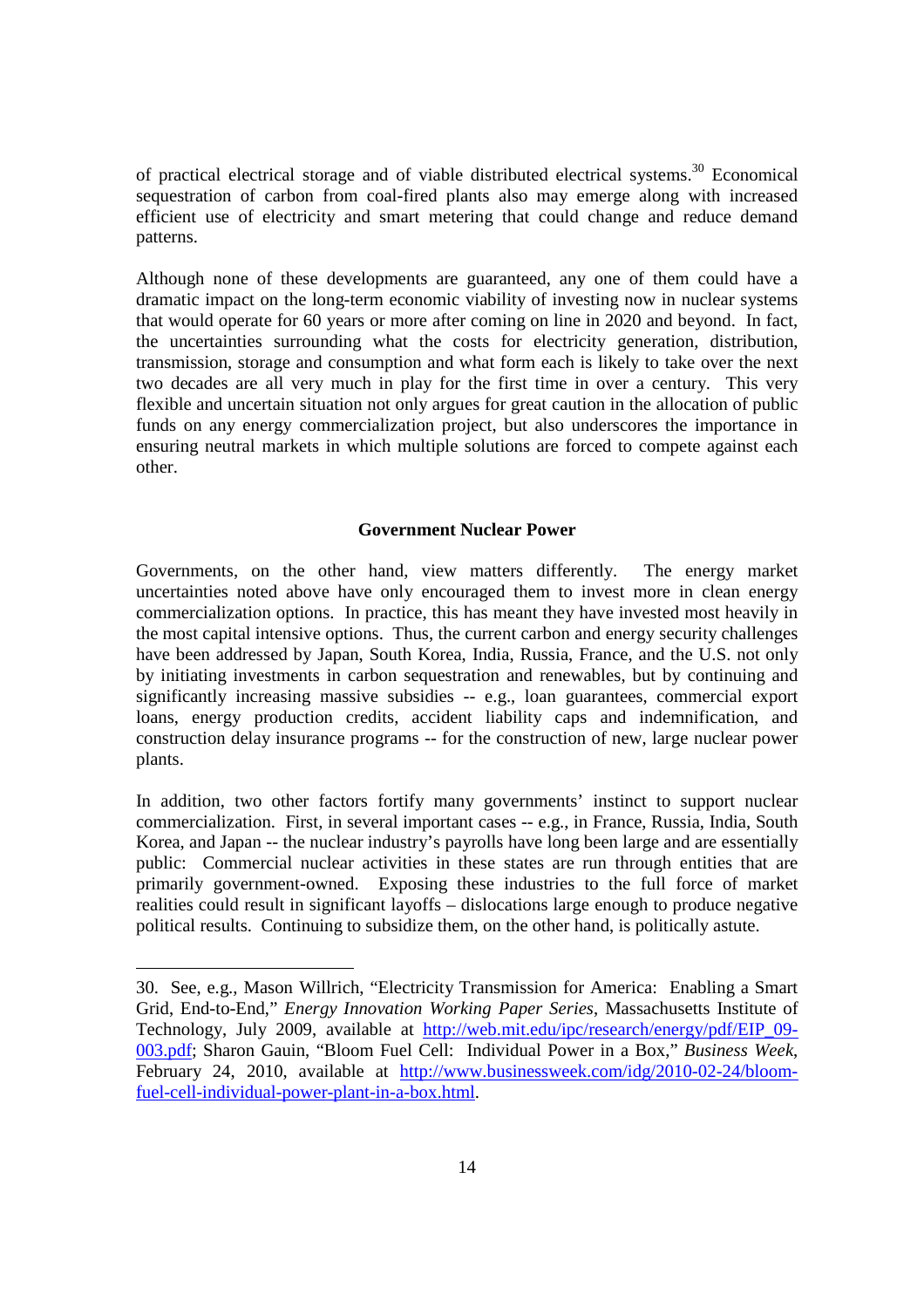Second and less immediate, commercial nuclear power's historical links to national security continues to make government support seem natural. Within the oldest and most significant nuclear states – the U.S., the U.K., France, Russia, and India – government-run, dual-use reactors were long connected to electrical grids to produce nuclear weapons fuels and electricity. In the U.S., this includes the Hanford dual-purpose reactor in Washington State (which is no longer operating), and the Tennessee Valley Authority's tritiumproducing light water reactors (whose operations are about to be expanded). It includes Russia's RMBK reactors, which made plutonium for Russia's arsenal until the l990s; France's gas cooled natural uranium and breeder reactors, which did the same for France through the l980s; India's heavy water reactors and planned breeder reactors, which currently provide tritium and plutonium for India's nuclear weapons program; and Britain's Magnox plants, which provided the bulk of the plutonium for the United Kingdom's nuclear arsenal. As for the most popular of nuclear power systems, pressurized light-water reactors (versions of which Germany, France, Russia, Japan, South Korea all now export and operate), these were originally developed in the U.S. for nuclear submarine and naval propulsion.

This strong history of government involvement has made the new government financial incentives to promote the construction of additional nuclear power and fuel making plants seem normal. Yet, pushing such government support of energy commercialization projects, both nuclear *and* non-nuclear, actually flies in the face of what market forces would otherwise recommend. More important, it hides the full costs and risks associated of each energy option. This, in turn, is undesirable for several reasons.

#### III. Concerns

#### **Commercial Energy Innovation**

Conventional wisdom holds that government subsidies to commercialize technology optimize and catalyze commercial energy modernization. In reality, subsidy policies are politically challenging to implement. Not surprisingly, those that do make it into law most often support the more established and powerful players in the market independent of technical merit. As such, government imposition of energy commercialization subsidies makes it *more* difficult for winning ideas to emerge or prevail against large scale losers, and this difficulty can increase over time. The reason is simple: Once government officials make a financial commitment to a commercially significant project, it becomes politically difficult for them to admit it might be losing money, or that it was ever a mistake to have supported it -- even when such conclusions are economically clear. A "lock-in" effect begins to take hold: Not only won't governments terminate funding to clear losers; they may actually shore up such projects with additional funding or legal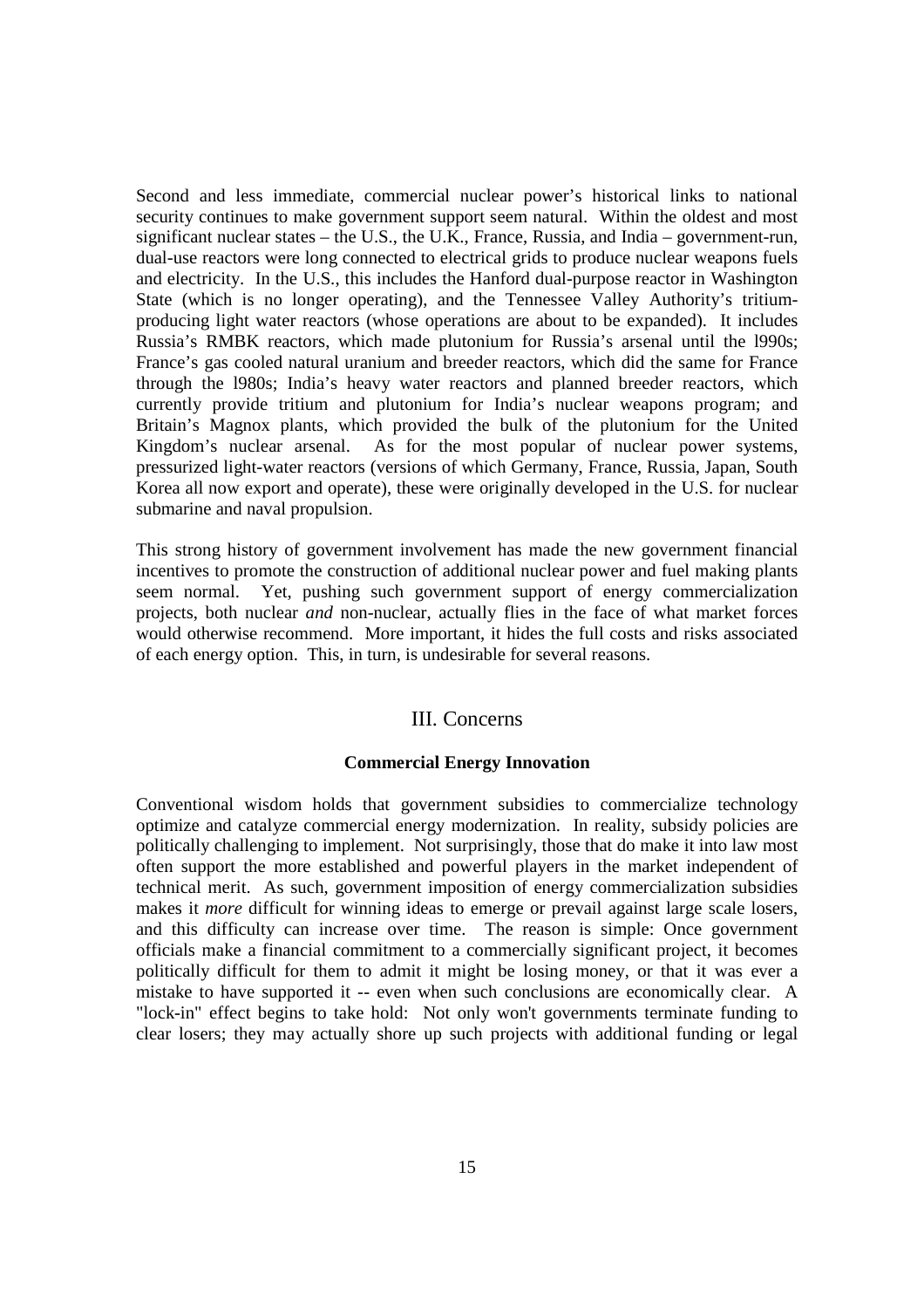mandates to force the public to buy the project's commercial production even when cheaper alternatives clearly exist. $31$ 

Thus, it was evident to most that the U.S. government's commercial synfuels and breeder reactor projects were economically untenable years before Congress finally decided to kill both projects. The delay in terminating these projects cost taxpayers billions of dollars. These projects, though, at least died. With government mandated energy commercialization programs, such as corn ethanol, the U.S. government has essentially mandated that the product be produced and bought by the public in increasing amounts in the face of little or no market demand. Besides costing U.S. consumers billions of dollars annually, this program is becoming institutionalized in such a manner as to make it more difficult to phase-out or end it in the future. In France, Japan, Russia, Korea, and India, where the power of the government in commercial matters is even stronger, this tendency is even more pronounced.

#### **Nuclear Safety and Off-site Damage**

With nuclear-specific energy commercialization subsidies, such as low priced nuclear accident liability insurance, private sector incentives that would otherwise improve operational and design safety also take a hit. Under U.S. law, U.S. commercial nuclear reactor operators (about 100 in number) must secure private insurance sufficient to cover roughly the first \$300 million of damages any nuclear accident might inflict on third parties off site. After any accident, the law provides that each nuclear utility should also pay up to approximately \$96 million per reactor in annual installments of \$15 million each (plus a bit more earmarked for legal fees) should the first tier policy be exceeded. This requirement, however, can be delayed or waived entirely by the Secretary of Energy if, in his judgment, it would threaten the financial stability of the firm paying it. These retrospective premiums are paid in a nondiscriminatory fashion: They are virtually identical for both the safest and worst run utilities.<sup>32</sup>

<sup>31.</sup> For a detailed case study of such effects in the case of bio-fuel commercialization programs, see David Victor, *The Politics of Fossil Fuel Subsidies* (Geneva, Switzerland: The Global Subsides Initiative, October 2009), available at http://www.globalsubsidies.org/files/assets/politics\_ffs.pdf.

<sup>32.</sup> On this point see the testimony of David Lochbaum, before a hearing of the Subcommittee on Energy and Resources of the House Committee on Government Reform, "Next Generation of Nuclear Power," June 29, 2005, available at http://ftp.resource.org/gpo.gov/hearings/109h/23408.txt'.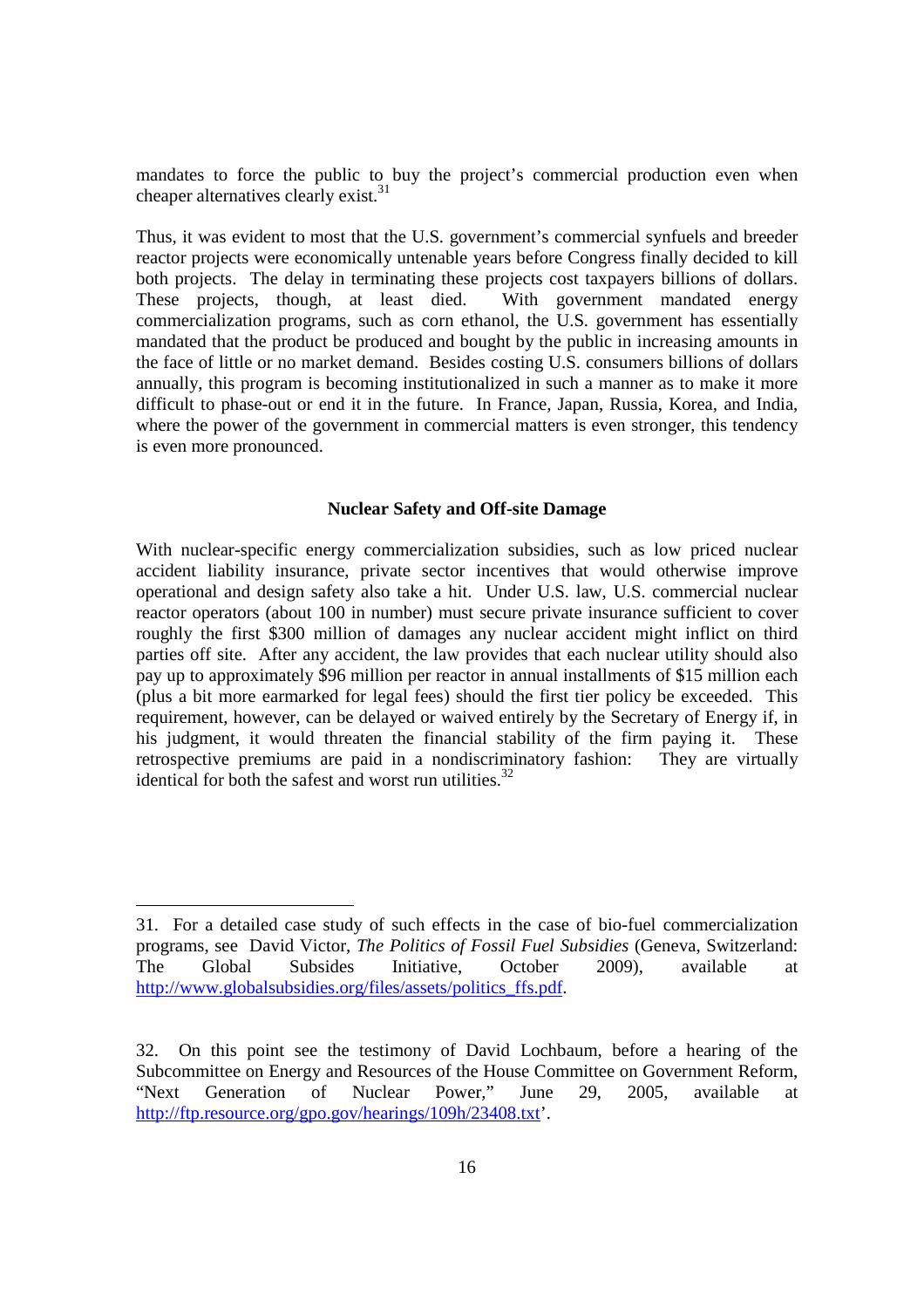By most accounts, such pooling lessens the cost of nuclear insurance significantly to the nuclear industry as a whole.<sup>33</sup> A key argument for such pooling is that it is unreasonable to ask the nuclear industry to assume the full costs of insuring against nuclear accidents and nuclear terrorism; that these risks are simply too large.<sup>34</sup> This certainly has been the logic behind the passage of the U.S. Terrorism Risk Insurance Act of 2002 and its repeated extension.<sup>35</sup> Yet, these acts are claimed by their backers only to be "temporary", i.e., designed to allow private insurers the time to adjust to a new risk market.

As both the U.S. Congressional Budget Office and the U.S. Treasury Department have argued, capping private firms' need to insure against catastrophic losses only make sense if the risks of such losses are very low and unlikely to persist. In such cases, federal subsidies for insurance "could be justified as a means of avoiding expensive and unnecessary effort to reduce losses." If, as is more likely, in the case of nuclear safety and vulnerability to terrorist attacks, the long term risks are either long-lived or -- after 9/11 and the aging of the existing reactor fleet  $-$  likely to increase,<sup>36</sup> such federal "assistance" "could be costly to the economy because it could further delay owners of assets from

<sup>33.</sup> Estimates of how much Price-Anderson nuclear accident liability limits on third party damages are worth range widely between .5 and 2.5 cents per kilowatt hour. For details see Anthony Heyes, ,"Determining the Price of Price Anderson", *Regulation,* Winter 2002 – 2003, pp. 26-30, available at http://www.cato.org/pubs/regulation/regv25n4/v25n4-8.pdf and Doug Koplow, "Nuclear Power as Taxpayer Patronage," available at http://www.npecweb.org/node/1125'

<sup>34.</sup> Cf. however, Peter A. Bradford, former U.S. Nuclear Regulatory Commissioner, Testimony before the United States Senate Committee on Environment and Public Works Subcommittee on Nuclear Regulation, "Renewal of Price Anderson Act", January 23, 2002 available at http://epw.senate.gov/107th/Bradford\_01-23-02.htm

<sup>35.</sup> See Public Law 107-297-Nov. 26, 2002 available at http://www.treas.gov/officies/enforcement/ofac/legal/statutes/pl107\_297.pdf and The Terrorism Risk Insurance Extension Act of 2005 available at http://www.cbo.gov/ftpdocs/69xx/docs6978/s467.pdf.

<sup>36.</sup> For post 9/11 overviews of the growing number of civilian nuclear-related terrorism concerns, see U.S. Congressional Research Service, Carl Behrens and Mark Holt, "Nuclear Power Plants: Vulnerability to Terrorist Attack" (Report for Congress, RS21131, August 9, 2005), available at http://www.fas.org/sgp/crs/terrror/RS21131.pdf; National Research Council of the National Academies, San Luis Obispo Mothers for Peace v. Nuclear Regulator Commission, No. 03-74628, 2006 WL 151889 ( $9<sup>th</sup>$  Cir. June 2, 2006; "Safety and Security of Commercial Spent Fuel Storage", Public Report (April 6, 2005); and Henry Sokolski, "Too Speculative? Getting Serious about Nuclear Terrorism," *The New Atlantis,* Fall 2006, pp. 119-124, available at http://www.thenewatlantis.com/publications/too-speculative.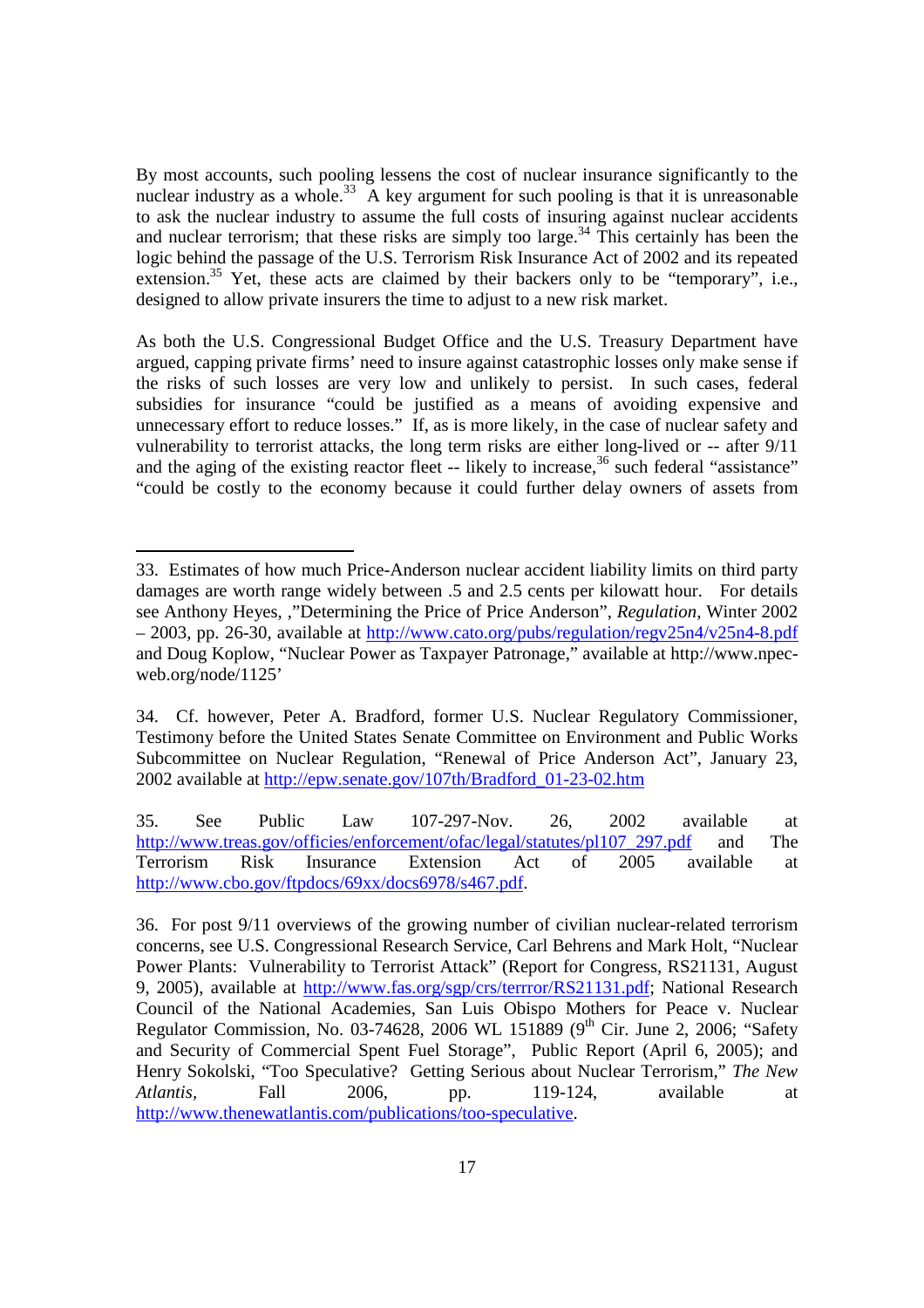making adjustments to mitigate their risk and reduce potential loses."<sup>37</sup> Here, it is worth noting that neither General Electric nor Westinghouse has yet succeeded in producing a reactor design that can meet the Nuclear Regulatory Commission's latest requirement that the plant be able to sustain a large, direct airplane hit. Westinghouse's latest submission to meet this requirement was actually found to be wanting and was rejected because it created unintended vulnerabilities to natural disasters such as earthquakes.<sup>3</sup>

Unfortunately, on this point, the U.S. nuclear industry has been increasingly schizophrenic. Originally, in 1957 when the nuclear industry first secured legislation capping its nuclear accident liability for damages suffered by third parties, it claimed that it only needed the protection until utilities had a chance to demonstrate nuclear power's safety record – i.e., until 1967. A half century later, though, industry officials pleaded with Congress that without another 20-year extension, commercial nuclear power would die. They also insisted that they were still unwilling to export U.S. nuclear goods to foreign states that have not yet explicitly absolved nuclear vendors from liability for damages parties located off site might suffer in the case of an accident.<sup>39</sup>

The future, however, is supposed to be better. Industry backers of the latest reactor designs claim that their new machines will be dramatically safer than those currently operating and argue that government accident insurance caps could be phased out. $40$ Certainly, industry arguments against even higher coverage requirements under their

38. U.S. Nuclear Regulatory Commission, "NRC Informs Westinghouse of Safety Issues with AP1000 Shield Building," Press Release 09-173, October 15, 2009, available at http://www.nrc.gov/reading-rm/doc-collections/news/2009/09-173.html.

39. See Letter from Omer F. Brown III to Deputy Secretary of State Richard Armitage, Re: Nuclear Liability, December 18, 2003 available at http://foreignaffairs.house.gov/110/sok061208.pdf.

<sup>-</sup>37. See U.S. Congressional Budget Office, "Federal Terrorism Reinsurance: An Update," January 2005 section three of six, "Long-term Effects" available at http://www.cbo.gov/showdoc.cfm?index=6049&sequence=2#pt3 and The U.S. Department of the Treasury, Report to Congress, *Assessment: The Terrorism Risk Insurance Act of 2002* (Washington, DC: The U.S. Department of the Treasury, Office of Economic Policy, June 30, 2005), pp. 10-12, 111-113, and 125-140. Yet another shortcoming with the current cap on nuclear accident insurance liability for third parties in the US is the lack of commonsense differentiation between the safest and least safe and the most remotely located reactors and those located near high value urban real estate. This too discourages industry from engaging in best practices. See notes 26 and 34.

<sup>40.</sup> See, e.g., the testimony of David Baldwin, senior Vice President of General Atomics before a hearing of the Subcommittee on Energy and Resources of the House Committee on Government Reform, "Next Generation of Nuclear Power," June 29, 2005, available at http://ftp.resource.org/gpo.gov/hearings/109h/23408.txt.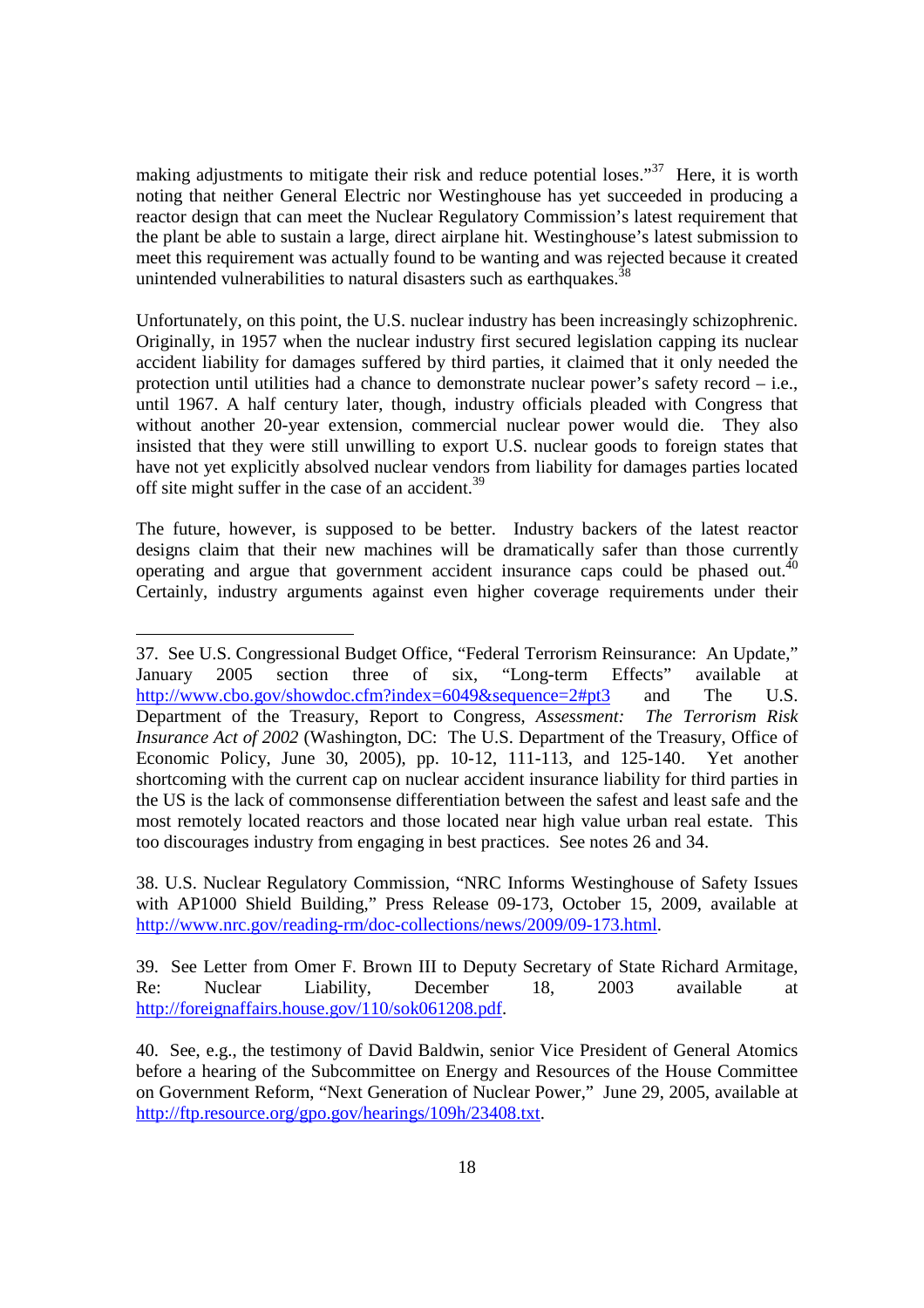Price-Anderson coverage seem implausible. The nuclear industry in the U.S. is already more than willing to pay for insurance to cover damages to their own nuclear assets. In fact, for a single power plant location, most nuclear utilities are buying over ten times the amount of insurance to protect against on-site accident damage and forced outages than Price-Anderson requires them to carry against off-site property and health damages for the entire U.S. At a minimum, this suggests that the insurers and utilities are able to provide substantially more than the \$300 million in primary coverage for off-site accidents that they currently must purchase by law. Finally, several U.S. nuclear reactor vendors rely heavily upon taxpayer appropriations to help pay for their advanced "safer" commercial reactor designs. These "accident-resistant" reactors are precisely the ones that industry says will come on line by 2025 – the date the current nuclear insurance liability limits under Price-Anderson legislation will run out.

Though nuclear liability coverage in the U.S. seems quite inadequate, it is regrettably even worse abroad. For example, within Europe, the second largest nuclear powered region in the world, nuclear accident insurance requirements are not just inadequate, but also egregiously inconsistent. Thus, nuclear accident insurance requirements that are much lower in Eastern Europe than in the EU currently are encouraging reactor construction in states with the least stringent liability requirements and some of the weakest nuclear safety regulatory standards. Because of this worry, some experts are now arguing that the EU should adopt a nuclear insurance pooling scheme at least as tough as that in the United States. To avoid the problems that allowing the pool to charge too little would incur, they argue that the pool should require higher payments than in the U.S. Yet, they note, any uniform insurance requirement would be better than none.<sup>41</sup>

#### **Proliferation**

Finally, with commercial nuclear energy projects, especially those exported overseas, there is a major additional worry -- nuclear energy's link to nuclear weapons proliferation. Here, the security risks are real. In the Middle East, Israel, the U.S., Iran, and Iraq have launched aerial bombing or missile strikes against International Atomic Energy Agency (IAEA) safeguarded reactors – Osirak and Bushehr -- even though the owners were both members of the Nuclear Nonproliferation Treaty (NPT). If one includes the 2007 Israeli attack against Syria's reactor and Iraq's failed missile strike against Dimona during the

<u>.</u>

<sup>41.</sup> See Antony Frogget, "Nuclear Third Party Insurance, the Nuclear Sector's Silent Subsidy, and the State of Play in and Opportunities in Europe" (Washington, DC: November 5, 2007), available at http://www.npec-web.org/node/1007 and Simon Carroll, "European Challenges to Promoting International Pooling and Compensation for Nuclear Reactor Accidents (Washington, DC: NPEC, January 2, 2009), available at http://www.npec-web.org/node/1051.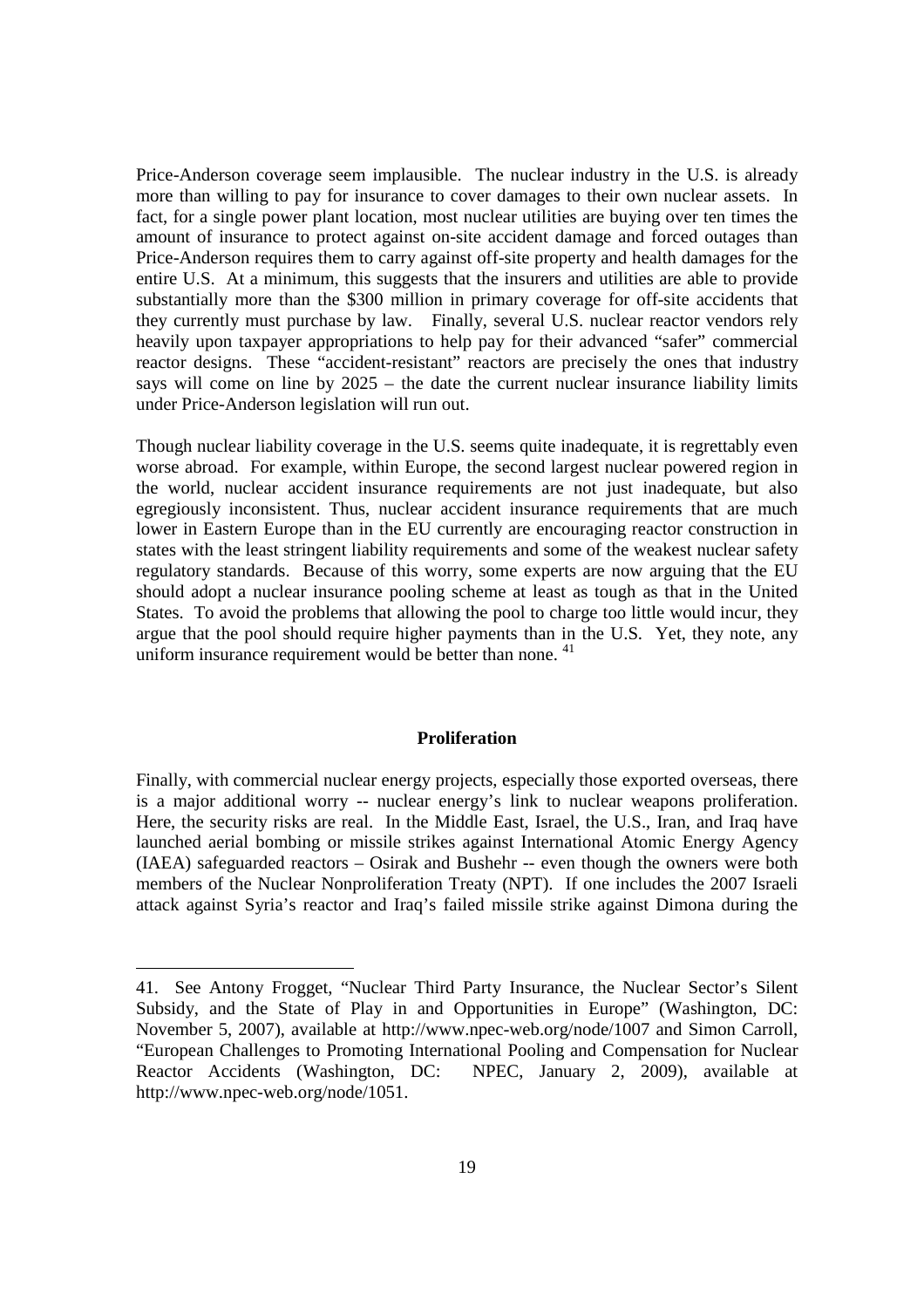first Gulf War, there have been no fewer than 13 acts of war directed against nuclear reactors

Such facts should put a security premium on efforts to subsidize the construction of such projects both here and abroad. Certainly, the more the US and other advanced economies go out of their way to use government financial incentives to promote the expansion of nuclear power programs domestically or overseas, the more difficult it is to dissuade developing nations from making similar investments. This dynamic will exist even if the nuclear projects in question are clearly uncompetitive with nonnuclear alternatives; and the subsidies will substantially assist these states to move closer to developing nuclear weapons options.

Consider Iran. The United States, perhaps more than any other country, was responsible for encouraging the Shah to develop nuclear power in the 1970s. Because we saw the Shah as a close ally, too little thought was given to the potential security implications of our sharing advanced nuclear technology with Iran. When Iran's revolutionary government began to rebuild its Bushehr power station with Russian help, though, the U.S. rightly became concerned about the proliferation risks.

Presidents Clinton and Bush warned that Bushehr could be used as a cover for illicit nuclear weapons related activities. This problem is only likely to increase over time: Once the reactor comes on line, it produces scores of bombs' worth of weapons-usable plutonium annually, which can be diverted to make bombs.<sup>42</sup> The fresh fuel, meanwhile, could be used to accelerate a uranium enrichment program. <sup>43</sup> It was because of these facts that during the first term of the Bush 43 Administration, the State Department went to great lengths to challenge the economic viability of the Iranian nuclear program as compared to burning plentiful natural gas. President Bush also insisted publicly that no new nuclear power state needed to make nuclear fuel to enjoy the benefits of nuclear power. 44

<sup>42.</sup> On these points, see House Permanent Select Committee on Intelligence, Subcommittee on Intelligence, *Recognizing Iran as a Strategic Threat: An Intelligence Challenge for the United States*, staff report, August 23,2006, p. 11, at http://intelligence.house.gov/Media/PDFS/IranReport082206v2.pdf.

<sup>43.</sup> Thus, when it became clear that North Korea had reneged on its promise not attempt to enrich uranium for weapons, the Bush Administration stopped construction of two light water reactors it had promised Pyongyang because in the words of Secretary of State Rice, North Korea could not be "trusted" with them.

<sup>44.</sup> See Remarks by the President on Weapons of Mass Destruction Proliferation, Fort Leslie J. McNair, National Defense University, February 11, 2004, available at http://www.acronym.org.uk/dd/dd75/75news06.htm.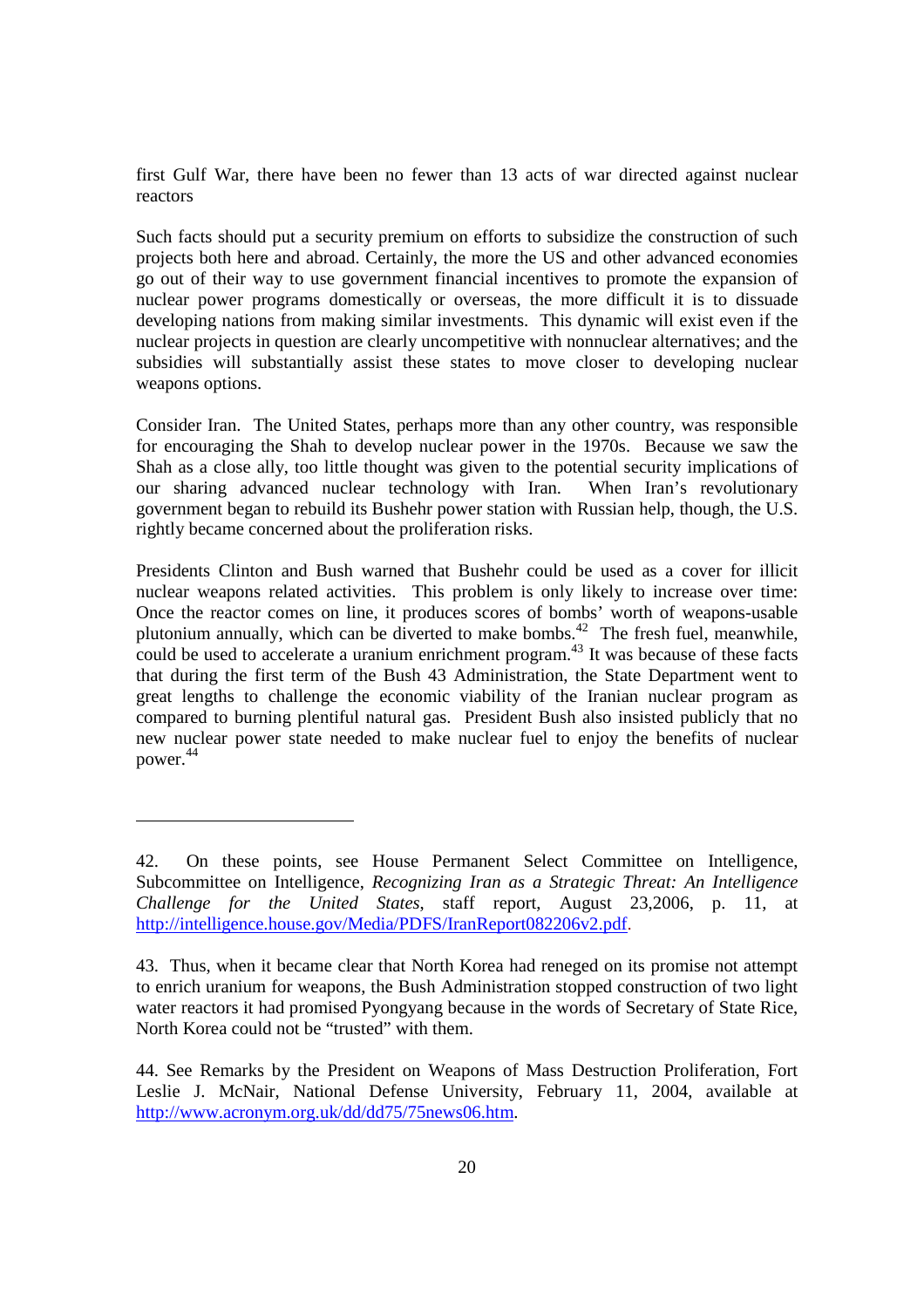In its second term, however, the Bush Administration decided domestically to add significant new nuclear subsidies to promote nuclear power plant construction in the U.S. under the Energy Policy Act of 2005 and to encourage an expansion of nuclear fuel making with new technologies where it was already commercially underway. It was roughly during this period that the U.S. also decided to "grandfather" Bushehr and offered Iran power reactor assistance if it would only suspend its nuclear fuel making program.

With this, the U.S. essentially let go of its economic critique of Iran's power program. In July of 2007, President Bush and Russian President Putin publicly recommended that international and regional development banks make cheap loans for civilian nuclear power programs. <sup>45</sup> The White House also began encouraging the development of nuclear power throughout the Middle East as a way to put the lie to Iran's claim that the U.S. and its partners were trying to deny all Muslim's the "peaceful atom."<sup>46</sup> The economic merits of the last move, as has already been noted, are dubious. Yet, Russia, France, South Korea, the U.S., China and India are nonetheless openly competing to secure contracts in the Middle East and beyond using a variety of government supported subsidies to drive down nuclear bidding prices.

## IV. Economics as A Way Out

#### **Linking Security with Economy and the NPT**

For observers and officials worried about the nuclear power's proliferation risks, merely arguing for governments to be more consistent and neutral economically in their selection of different power generation systems might seem cynically inattentive to the substantial security dangers nuclear power's expansion poses. Certainly, the US and other states have oversold how well international nuclear inspections can prevent military diversions from civilian nuclear programs. Even today, the IAEA cannot yet reliably track spent or fresh fuel for roughly two-thirds of the sites it monitors. Worse, diversions of this material, which can be used as feed for nuclear weapons fuel making plants, could be made without the IAEA necessarily detecting them.<sup>47</sup> As for large fuel making plants, the IAEA

<sup>45.</sup> White House Press Release, "Text of Declaration on Nuclear Energy and Nonproliferation Joint Actions (July 03, 2007)," available at http://moscow.usembassy.gov/st\_07032007.html.

<sup>46</sup>. See Jay Solomon and Margret Coker, "Oil-Rich Arab State Pushes Nuclear Bid with U.S. Help," *The Wall Street Journal*, April 2, 2009, available at http://online.wsj.com/article/SB123862439816779973.html and Dan Murphy, "Middle East Racing to Nuclear Power," November 1,2007, *The Christian Science Monitor*, http://www.csmonitor.com/2007/1101/p01s03-wome.html.

<sup>47</sup> See, "In Pursuit of the Undoable, Troubling Flaws in the World's Nuclear Safeguards," *The Economist*, August, 23, 2007, available at http://www.economist.com/world/international/displaystory.cfm?story\_id=9687869.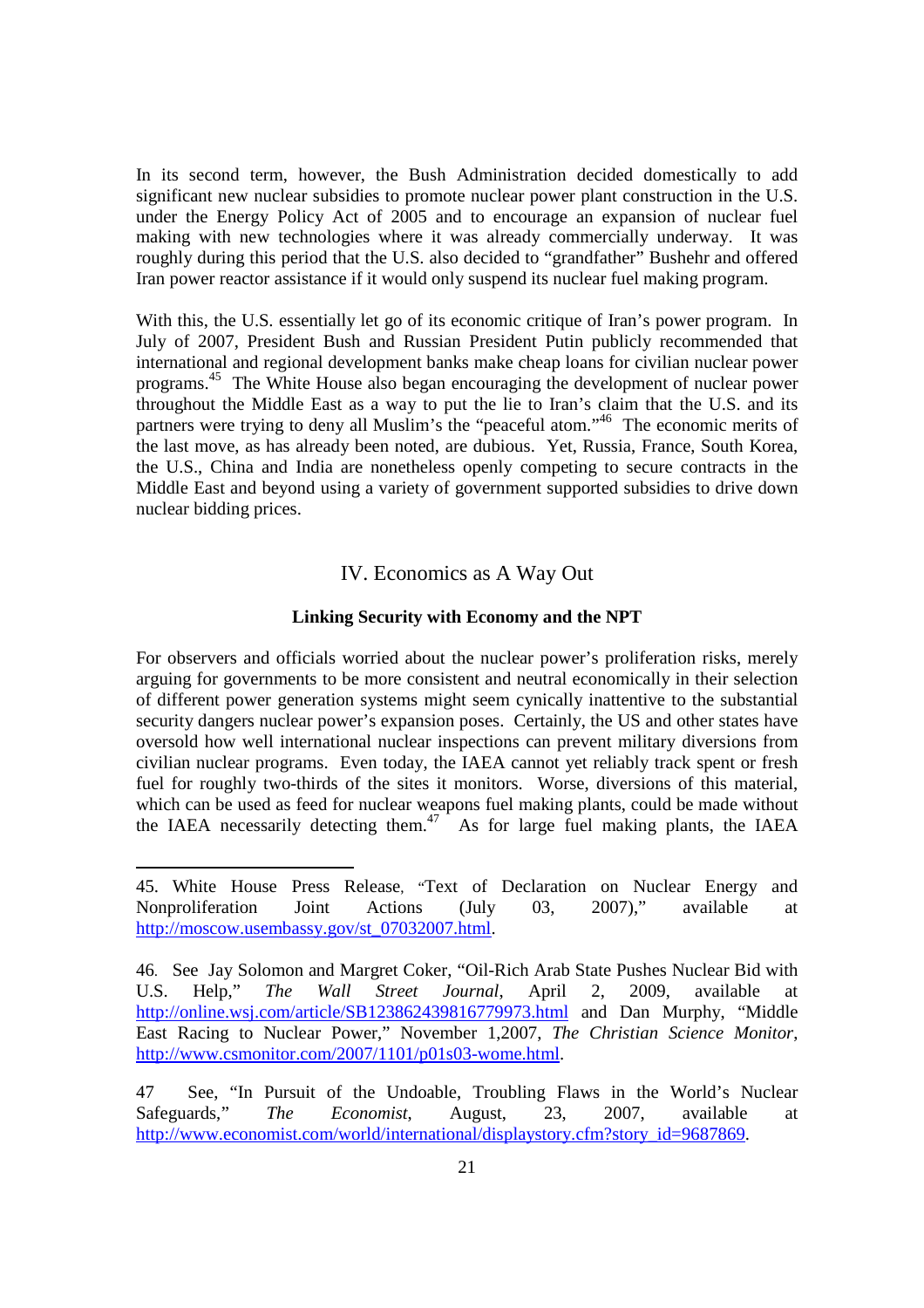acknowledges that it cannot reliably spot hidden facilities and annually loses track of many bombs' worth of material at declared plants. With new money and authority, the IAEA could perhaps track fresh and spent fuel better; however, the laws of physics are unfriendly to the agency ever being able to reliably detect diversions from nuclear fuel making plants.<sup>48</sup>

If international nuclear inspections cannot protect us against possible nuclear proliferation, though, what can? It would help if there were more candor about the limits of what nuclear inspections can reliably detect or prevent. But just as critical is more frankness about how little economic sense most new nuclear power programs make. It is governments and their publics, after all, which determine whether or not more large civilian energy plants will be built. If government officials and the public believe backing nuclear power is a good investment, public monies will be spent to build more plants in more countries no matter how dangerous or unsafeguardable they might be.

In this regard, it is useful to note that the NPT is dedicated to sharing the "benefits" of peaceful nuclear energy. These benefits presumably must be measurably "beneficial". At the very least, what nuclear activities and materials the NPT protects as being peaceful and beneficial ought not to be clearly dangerous and unprofitable. That, after all, is why under Articles I and V, the NPT bans the transfer of civilian nuclear explosives to nonweapons states and their development by nonweapons states. It is also is why the NPT's original 1968 offer of providing nuclear explosive services has never been acted upon and is dead letter now: Not only was it determined that it was too costly to use nuclear explosives for civil engineering projects (the cost of clean up was off the charts), but some states (e.g., Russia and India) claimed they were developing peaceful nuclear explosives when, in fact, they were conducting nuclear weapons tests.<sup>49</sup>

What, then, should be protected under the NPT as being "peaceful" today? Are large nuclear programs economically competitive, i.e., "beneficial" in places like the Middle East when compared to making power with readily available natural gas? What of making enriched uranium fuel for one or a small number of reactors? Would it not be far cheaper simply to buy fresh fuel from other producers? Does reprocessing make economic sense anywhere? Can nuclear fuel making be reliably safeguarded to detect military diversions in a timely fashion? Aren't such activities dangerously close to bomb making? Should these activities be allowed to be expanded in nonweapons states and to new locales or, like

 $\overline{a}$ 

<sup>48.</sup> On these points, see Henry D. Sokolski, editor, *Falling Behind: International Scrutiny of the Peaceful Atom* (Carlisle, PA: US Army War College, Strategic Studies Institute, 2008), available online at http://www.npec-web.org/node/1160/.

<sup>49.</sup> On these points, see Eldon Greenberg, "The NPT and Plutonium," (Washington, DC: NCI, 1993), available at http://www.npec-web.org/node/854 and Robert Zarate, "The NPT, IAEA Safeguards, and Peaceful Nuclear Energy," in *Falling Behind*, pp. 252 ff, available at http://www.npec-web.org/node/1160/.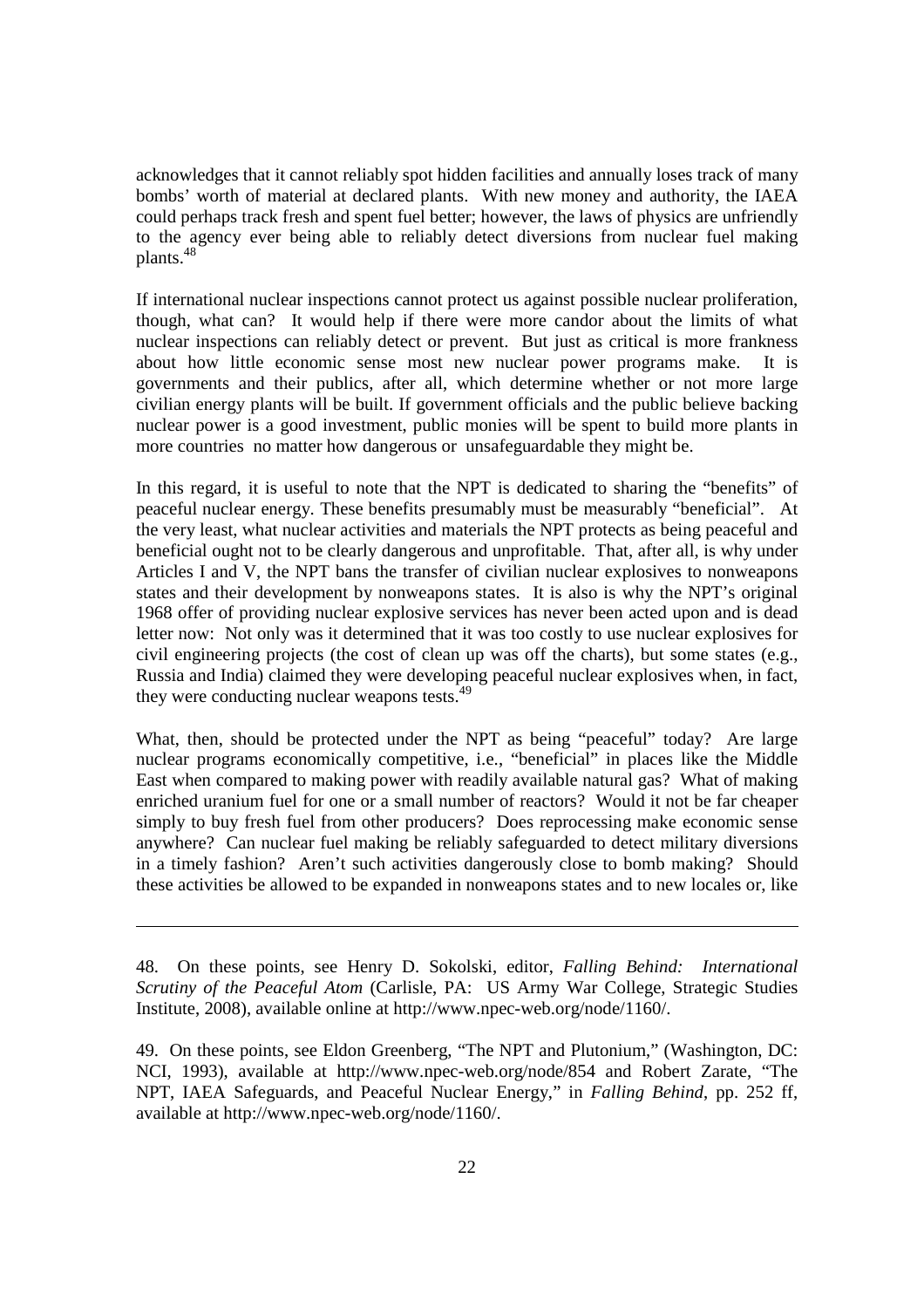"peaceful" nuclear explosives, are the benefits of these program so spurious and the activities in question so close to bomb making or testing to put them outside of the bounds of NPT protection? What of large reactors, which are fueled with large amounts of fresh enriched uranium or that produce large amounts of plutonium-laden spent fuel? Should these be viewed as being safeguardable in hostile or questionable states, such as Iran or North Korea, that have a record of breaking IAEA inspection rules?

Again, getting all of the world's nations to agree on the answers to these questions will be difficult if nuclear power is truly the least expensive way to produce low or no carbon emission power. In this case, it may be impossible to prevent nuclear technology useful to making bombs from spreading world-wide. But if civilian nuclear energy projects are not economically competitive against their nonnuclear alternatives, just the opposite would ensue and the case against states spending extra to promote the commercial expansion of potentially dangerous commercial nuclear projects would be far stronger.

#### **Uncertainties**

The only thing certain about nuclear power's future ability to compete against other commercial energy alternatives in the future is its uncertainty. This is so for several reasons.

First, 20 years out, we do not know if our car will plug into our house (outlets) or if our houses will plug into our car (batteries): It is uncertain how much future power will be distributed off a centralized grid and how much will come from more distributed systems (e.g., local grids, cogeneration plants, storage batteries, and the like). This is important since two-thirds of the cost of electricity at the house or business outlet is unrelated to the cost of generating the electricity: Instead, it pertains to the cost of transporting the electricity over the grid and balancing and conditioning the power inputs and outputs on that grid to assure that it does not fail.

Second, it is unclear how many base load generators will be needed 10 to 20 years out since so much of the current demand for electrical generating capacity in advanced economies is driven by the need to have spinning follow on load capacity that frequently remains idle.<sup>50</sup> If one can figure out how to store electricity economically (and a number

<sup>50.</sup> Because large amounts of electricity cannot currently be stored, electrical companies must estimate how much electricity their customers will use and secure the electrical generating capacity to supply this demand. The difference between these estimates and real demand produces temporary imbalances in the electrical grid that the electrical transmission system operator must correct for by either reducing the amount of electricity being put on the grid or by bringing more electricity on to the grid. The latter is done by accessing electrical generators that are on the ready or "spinning" to supply follow on load capacity electricity. For a more detailed slide tutorial on these points, see, "Spinning Reserves, Balancing the Net", *Leonardo Energy Minute Lectures,* available at http://www.slideshare.net/sustenergy/spinning-reserve.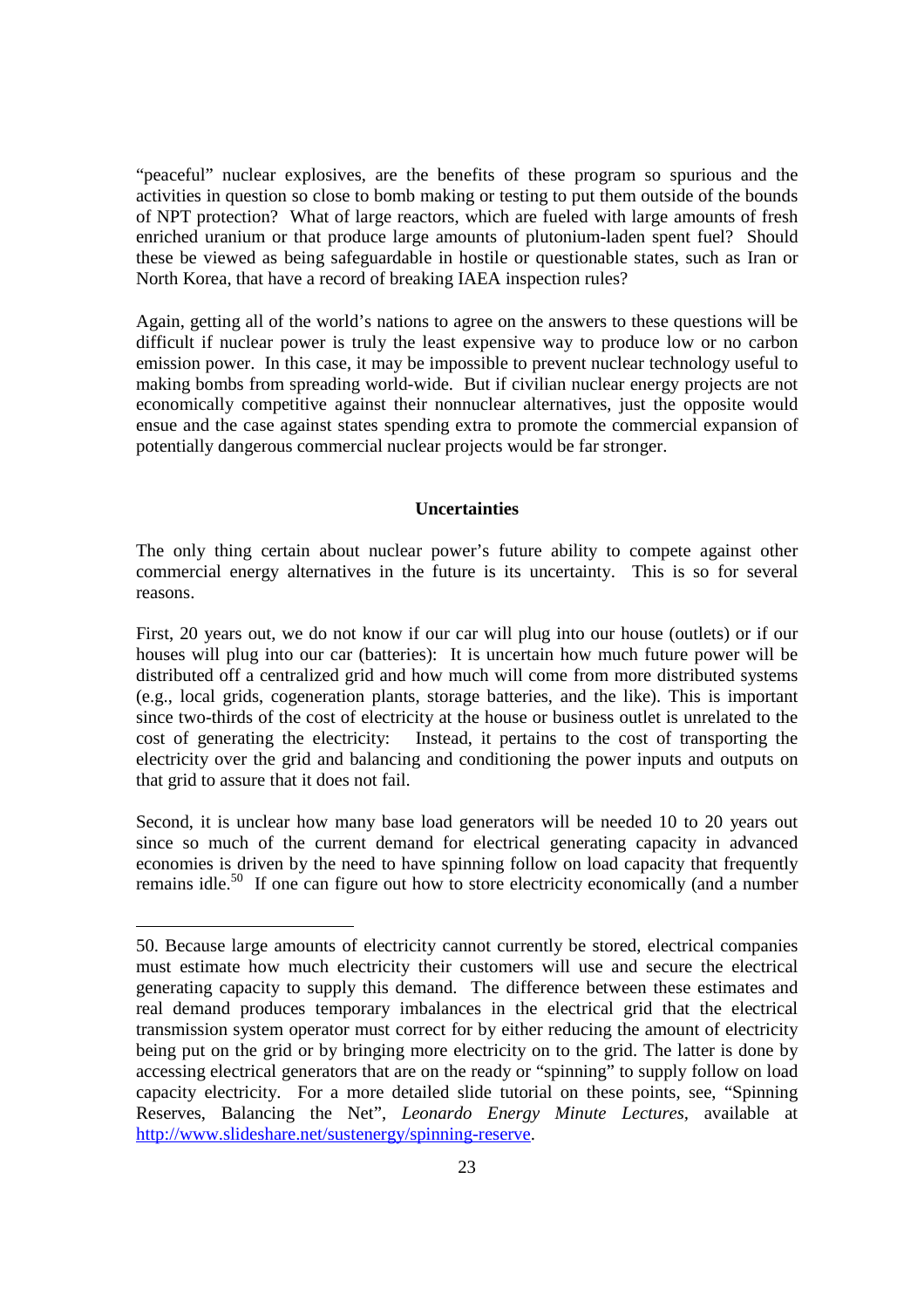of schemes are now being tried out), the current premium placed on having significant reserves of additional base load follow on capacity generators -- typically supplied by large coal fired plants, large hydro, or nuclear reactors -- could be reduced significantly.

Third, there is much uncertainty with respect to carbon charges on which nuclear economics heavily depend. Will carbon be taxed and, if so, at what rate? What sectors will be grandfathered; which will benefit the most from the constraints? The EU has a cap and trade system that the U.S. Congress considering emulating. Under this system, government authorities allocate carbon allowances to different industrial concerns and sectors. Initial grants of credits follow patterns of most subsidies, with some sectors -often the most politically powerful -- benefiting far more than others. "Winners" under the new system shift from economic and technical performance to political.

All of this seems an odd way to promote cost competitive clean energy. Instead, it would make more sense simply to focus on cost comparisons for future plants that incorporated the full value of government subsidies and reflected a standardized carbon cost (e.g., a price on the carbon content of different fuels). To foster the proper use of such information, though, we will need to rely more, not less on market mechanisms to help guide our way.

## **Policy Implications**

Again, the general take away is that governments should spend less time trying to determine what energy technologies should be commercialized and focus instead on how market mechanisms might best be employed to make these determinations possible. This, in turn, suggests six specific steps governments might consider:

*1. Encouraging more complete, routine comparisons of civilian nuclear energy's costs with its nonnuclear alternatives.* The starting point for any rational commercial energy investment decision is a proper evaluation of the costs of selecting one option over another. Here, as already detailed, governments have a weak track record.

*Account for Nuclear Power's Full Costs*: One way they could improve their performance is to take what few economic energy assessments they must do more seriously and conduct them routinely. The U.S. Congressional Budget Office (CBO), for example, must score the public costs of guaranteeing commercial energy loans, including the nuclear industry in the U.S. The CBO has been asked to do this by Congress several times in the last decade. Yet, the last time the CBO made the assessment for proposed loan guarantees in 2008, it failed to give a figure for the probable rate of default on nuclear projects. The CBO's director claims that without proprietary information, the CBO has no way to make such estimates. The last time CBO attempted such projections was in 2003, when it pegged

 $\overline{a}$ .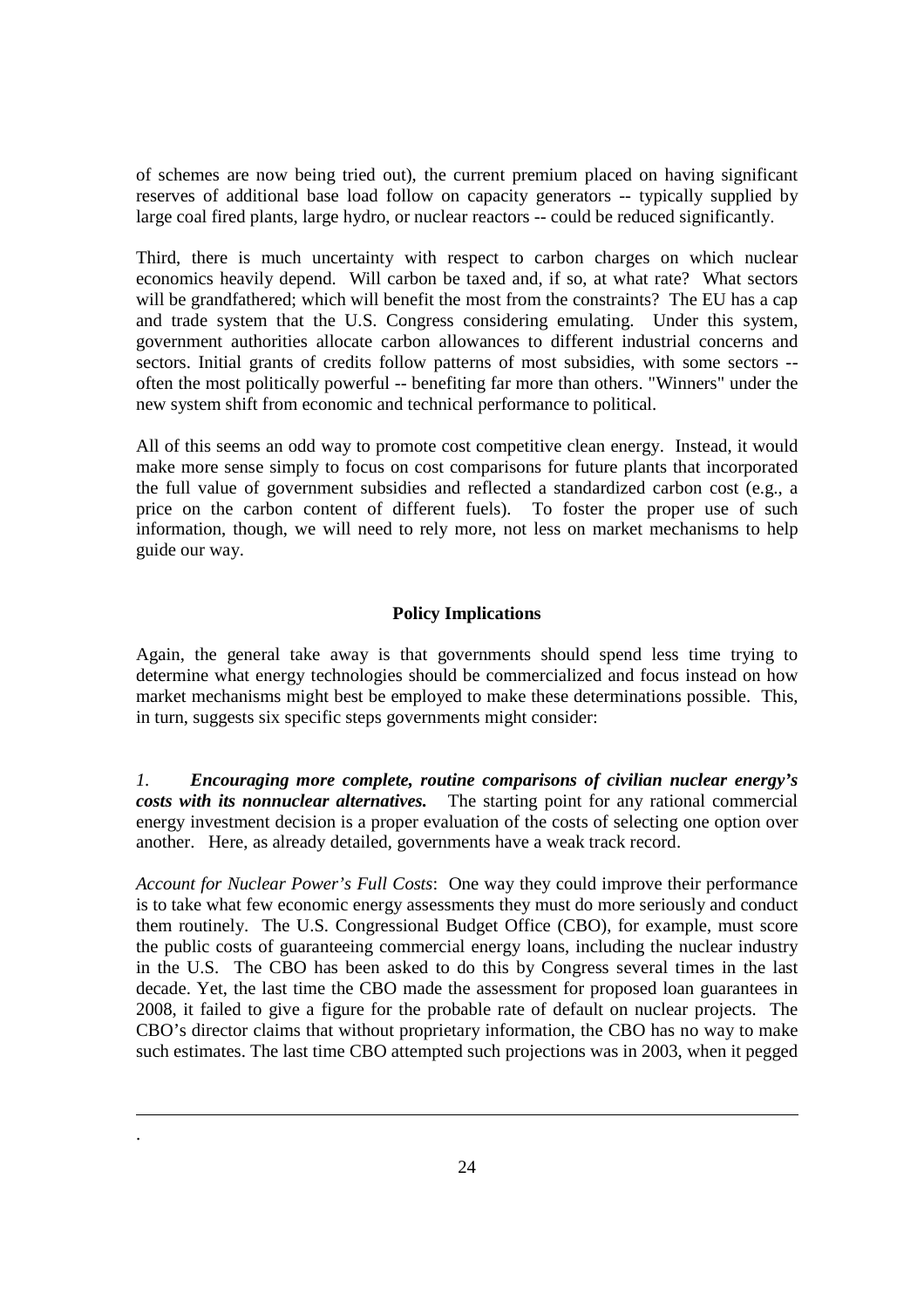the likely default rate under proposed loan guarantee legislation at the time at 50 percent.<sup>51</sup> The Department of Energy, meanwhile, announced that essentially it viewed such information to be proprietary. It would be useful for the CBO to get the information it needs to update and qualify such projections. At a minimum, the CBO should tackle this question every time it estimates what any commercial energy loan guarantees will cost. Congress, meanwhile, should demand that DoE make all of its own estimates relating to these issue public. Also, every time the CBO or DoE make such projections they should be reviewed in public hearings before Congress.

*Compare Nuclear with Nonnuclear:* Yet another way the U.S. government could improve its commercial energy cost comparisons is by finally implementing Title V of the Nuclear Nonproliferation Act of 1978, which calls on the Executive Branch to conduct energy assessments in cooperation with, and on behalf of, key developing states. The focus of this cooperation was to be on nonnuclear, nonfossil-fueled alternative sources of energy. Yet, for these cost assessments to have any currency, they would have to be compared with the full life-cycle costs of nuclear power and traditional energy sources estimates. This work also should be supported by the United Nations' newly proposed International Renewable Energy Agency  $(\overline{RENA})$ .<sup>52</sup> Finally, in order for any of these efforts to produce sound cost comparisons, though, more accurate tallies of what government energy subsidies are worth for each energy type will be required.

*Increase the Number of Energy Subsidy Economists*: The number of full-time energy subsidy economists is currently measured in the scores rather than in the hundreds. Government and privately funded fellowships, full-time positions and the like may be called for to increase these numbers.

2. *Increasing compliance with existing international energy understandings that call for internalizing the full costs of large energy projects and for competing them in open international bidding.* The Global Energy Charter for Sustainable Development, which the US and many other states support, already calls on states to internalize as many of external costs (e.g., those associated with government subsidies and quantifiable environmental costs such as the probable taxes on carbon) in the pricing of large energy projects. Meanwhile, the Energy Charter Treaty, which is backed by the EU, calls on states to compete any large energy project or transaction in open international bidding.<sup>53</sup> Since

<sup>51.</sup> On these points, see The Congressional Budget Office, "Congressional Budget Office Cost Estimate: S. 14 Energy Policy Act of 2003," May 7, 2003, available at http://www.cbo.gov/ftpdocs/42xx/doc4206/s14.pdf; Congressional Budget Office, Director's Blog, "Department of Energy's Loan Guarantees for Nuclear Power Plants," March 4, 2010, available at http://cboblog.cbo.gov/?p=478.

<sup>52.</sup> The International Renewable Energy Agency (IREA) was created in 2009. For more on its mandate, go to http://www.irena.org/.

<sup>53.</sup> For more on each of these agreements, go to http://www.encharter.org/ and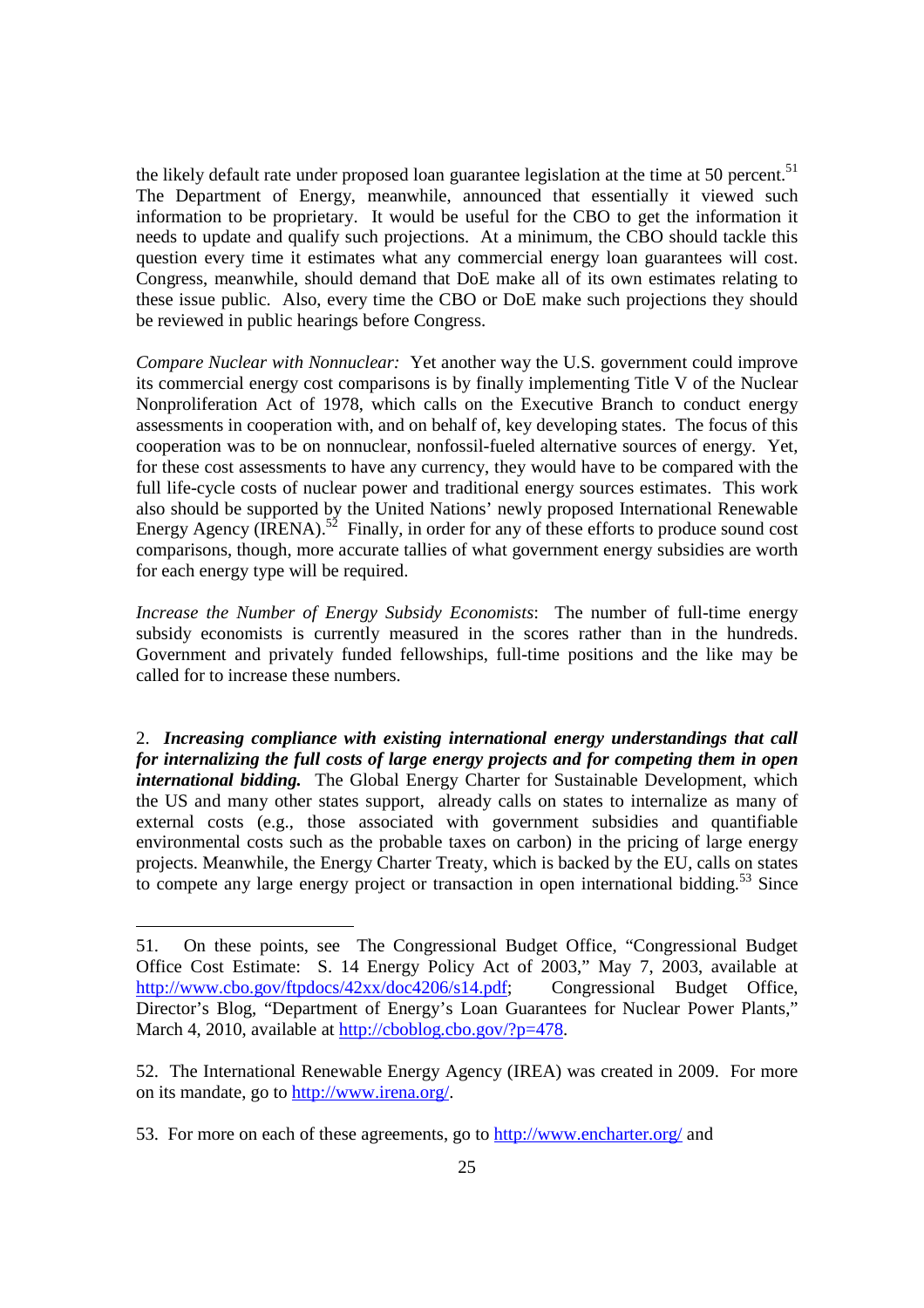these agreements were drafted, international interest in abating carbon emissions in the quickest, cheapest fashion has increased significantly. The only way to assure this is to include all the relevant government subsidies in the price of competing energy sources and technologies, assign a range of probable prices to carbon, and use these figures to determine what the lowest cost energy source or technology might be in relation to a specific time line. This suggests that any follow-on to the Kyoto understandings should require international enforcement of such energy comparisons by at least referencing the principles laid out in the Energy Charter Treaty and the Global Energy Charter for Sustainable Development. Enforcing international adherence to these principles will be challenging. A good place to start would be to work with the G-20 to agree to a modest follow-on action plan to Copenhagen that would include establishing common energy project cost accounting and international bidding rules that track these agreements. Beyond this, it would be useful to call on the G-20 to give the IAEA notice of any state decisions they believe might violate these principles to favoring nuclear power over cheaper alternatives. The aim here would be to encourage the IAEA to ascertain the true purpose of such nuclear projects.

*3. Discouraging the use of government financial incentives to promote commercial nuclear power*. This was recommendation was made by the Congressional Commission on the Prevention of Weapons of Mass Destruction Proliferation and Terrorism.<sup>54</sup> It would clearly include discouraging new, additional federal loan guarantees for nuclear fuel or power plant construction of the type now being proposed by President Obama and the nuclear industry. Although this stricture should also be applied against other types of energy (e.g., coal, renewables, natural gas, etc.) as well, the security risks associated with the further spread of civilian nuclear energy make it especially salient in the case of nuclear. This same prohibition should also be applied against U.S. support for developmental bank loans (i.e., subsidized loans) for commercial nuclear development and against other states' (e.g., France, Japan, Germany, Russia, China, and South Korea) use of subsidized government financing to secure civilian nuclear exports. In some cases, these foreign export loan credits are being used in the US in conjunction with US federal loan guarantees and local state tax incentives to all but eliminate the risks of investing in new nuclear power plant construction. This should be discouraged. In the case of every large civilian nuclear project, domestic or foreign, every effort should be made to place as much private capital at risk as possible in order to assure due diligence in these projects' execution. Even under the existing U.S. federal loan guarantee program, 20 percent of each nuclear project must be financed without federal protection. For purposes of

http://www.cmdc.net/echarter.html.

 $\overline{a}$ 

54. See, The Commission on the Prevention of Weapons of Mass Destruction Proliferation and Terrorism, *The World At Risk: The Report of the Commission on the Prevention of WMD Proliferation and Terrorism* (New York, NY: Vintage Books December 2008)*,* pp. 55-56 available at http://documents.scribd.com/docs/15bq1nrl9aerfu0yu9qd.pdf.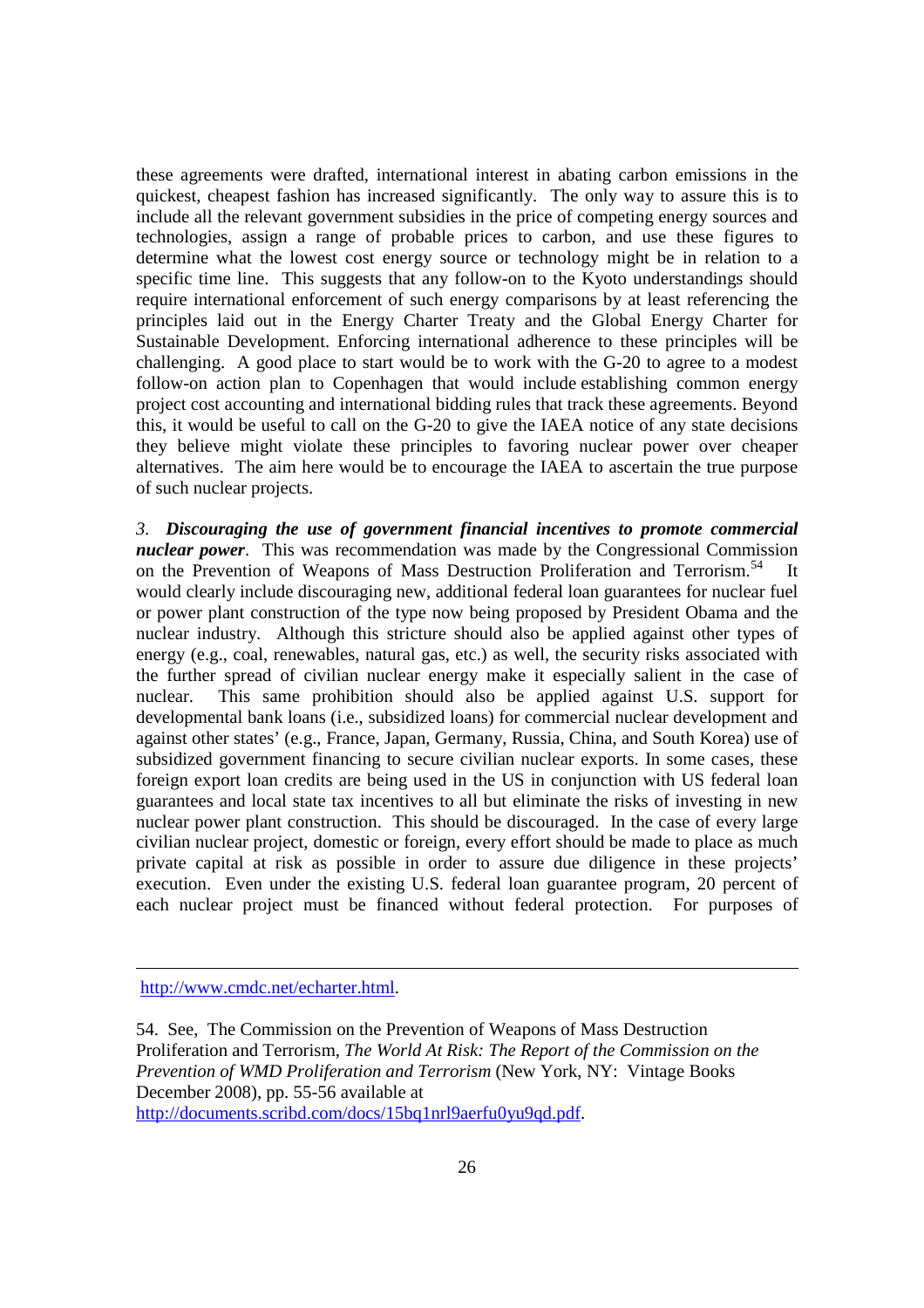implementing this law, this nominal figure should be covered entirely with private investment; not by resort to rate hikes for ratepayers. 55

4. *Employing more market mechanisms to guide national and international nuclear fuel cycle and waste management decisions.* One of the clear advantages of civilian nuclear power plants over other conventional fossil fueled plants is that nuclear power is much cheaper to fuel. Governments, however, can undermine this advantage by taking steps to increase nuclear fuel cycle costs that are unrelated to the need to assure safety or international security. In this regard, states that use public money to close the fuel cycle by commercializing any form of spent fuel recycling will actually make nuclear power less competitive with its nonnuclear alternatives.

*Managing Nuclear Waste:* Today, the lowest cost interim solution to storing spent fuel (good for 50 to several hundred years) is dry cask storage above ground at reactor sites. Recycling spent fuel, on the other hand, is not only more expensive, but runs much greater proliferation, terrorism and nuclear theft risks. For these reasons, President Bush in 2004, the IAEA in 2005, and the bipartisan U.S. Congressional Commission on the Prevention of Weapons of Mass Destruction Proliferation and Terrorism in 2008 all called for the imposition of a moratorium on commercial reprocessing.<sup>56</sup> This reflects economic commonsense. Unfortunately, in many advanced states that operate nuclear power reactors, the governments own and operate the power plants. As a result, full employment, development of nuclear weapons options, and other political or military concerns often override straightforward cost benefit analysis.<sup>57</sup> In the United States, this tendency can be avoided by having the nuclear utilities themselves assume a significant portion of the costs of nuclear waste management and reactor site decommissioning. This would require changing U.S. law, which currently stipulates that all of the costs of final spent fuel storage are to be paid for by off budget federal user fees.

*Making Nuclear Fuel:* As for the front end of the nuclear fuel cycle, firm nuclear fuel contracts in hand, rather than government funding or loan guarantees secured should dictate any new construction of nuclear fuel making facilities or their expansion. With

<sup>55.</sup> On this point see, e.g., Steven Mufson, "Nuclear Projects Face Financial Obstacles: *The Washington Post*, March 2, 2010, p. 1, available at http://www.washingtonpost.com/wpdyn/content/article/2010/03/01/AR2010030103975.html.

<sup>56.</sup> See *World at Risk*, p. 51 and Mohamed ElBaradei, Nobel Lecture, December 10, 2005, available at http://nobelprize.org/nobel\_prizes/peace/laureates/2005/elbaradeilecture-en.html.

<sup>57.</sup> See Frank Von Hippel, Why Reprocessing Persists in Some Countries and Not in Others: The Costs and Benefits of Reprocessing (Washington, DC: NPEC, April 9, 2009), available at http://www.npecweb.org/node/1128.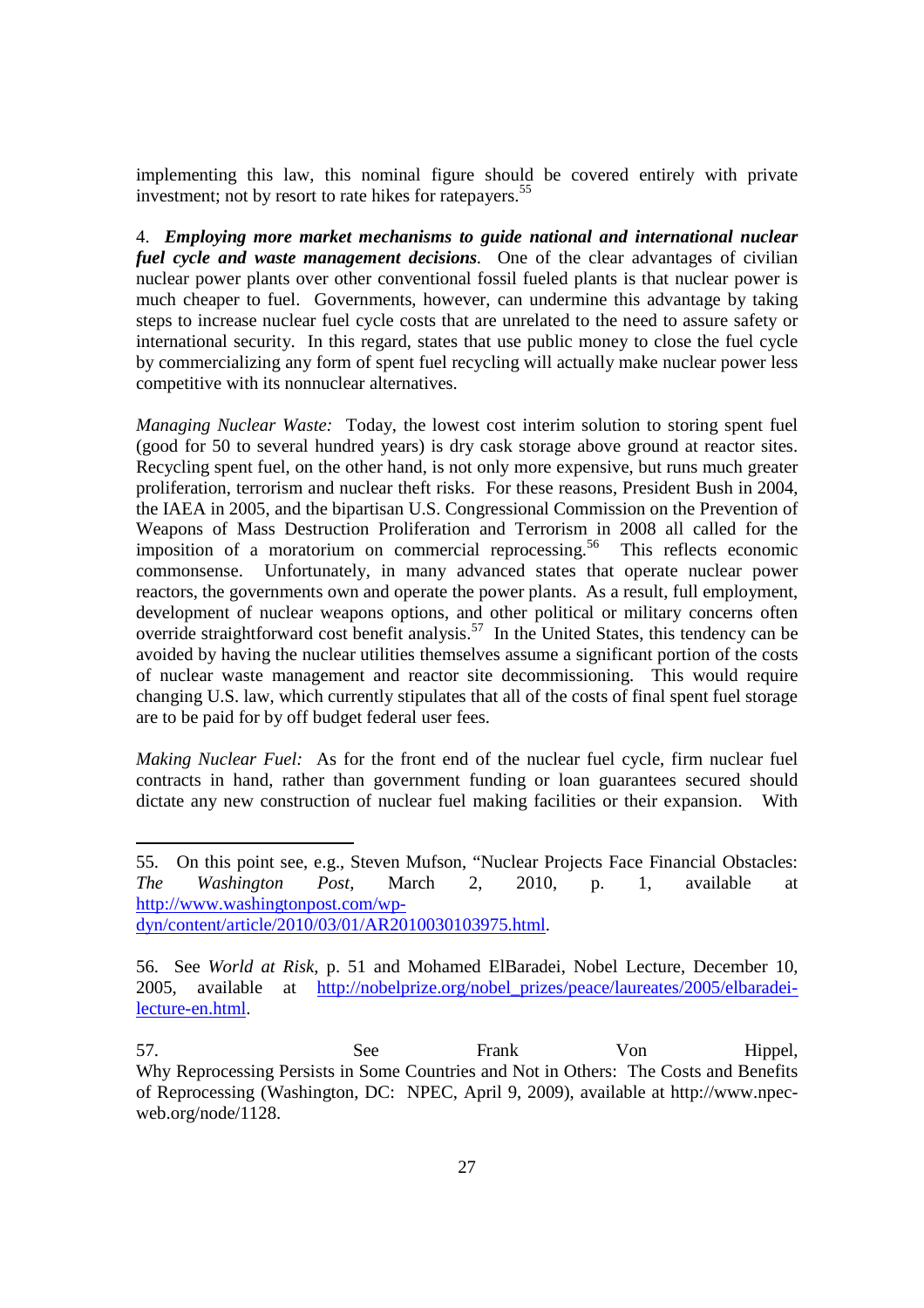such contracts in hand, it should be possible to secure private financing for such projects. There currently is substantial interest in creating international fuel banks to assure reliable supply of fresh nuclear fuel and of reprocessing services to states that foreswear making their own nuclear fuel. If any such banks are created, though, they should charge whatever the prevailing market price might be for the nuclear products and services they provide. The rationale for this is simple: Subsidizing the price risks creating a false demand for risky near weapons usable fuels, such as mixed oxide and other plutonium-based fuels. Currently, states can satisfy their demand for fresh fuel without having to resort to any international bank and no state has a need to reprocess for any reason. Subsidizing these fuel services has been proposed as a way to induce states to eschew making their own nuclear fuels. This proposal however, seems unsound. First, it is unclear who the customers are. India and Canada already make their own natural uranium fuels, which require no enrichment. Several others – France, Russia, Japan, Brazil, and China -- enrich their own fuel and the remaining nuclear fuel consuming states seem content to buy their fuels from U.S. providers, Russia, URENCO, or Eurodif. Second, it is unlikely that nuclear fuel subsidies would be sufficient to block determined proliferators: After all, only a small percent of any nuclear power plant's life cycle costs are associated with its fueling requirements. Again, given the dangers of propping up dangerous reprocessing activities and the dubious requirement to provide enriched fuel, the world can well afford to depend more on market mechanisms to determine when and how these services are provided.

*Use of Weapons Grade Uranium Fuels:* Finally, the use of nuclear weapons usable highly enriched uranium is a nuclear fuel cycle option that is no longer necessary for the production of power or of medical, agricultural or industrial isotopes. There are fewer and fewer research reactors that use highly enriched uranium (HEU), but what few operators there are are more than willing to pay to continue to use this fuel rather than to pay the costs of converting to low enriched uranium alternatives. Given the direct usability of HEU to make nuclear weapons, however, the elimination and blending down of these fuels are imperative to avoid nuclear proliferation and terrorism risks. In the U.S., the handful of remaining HEU-fueled plants receive government funding. This should end by establishing a date certain for these few remaining reactors to be converted to use LEUbased fuels.<sup>5</sup>

5. *Increasing and further privatizing nuclear insurance liability coverage to encourage best construction and operations practices.* Officials within the nuclear industry frequently note that a nuclear industry accident anywhere would impact nuclear operators negatively everywhere. Yet, the potential financial and political fall out following a major

58. For more detail on these points, see NRDC's Petition to the U.S. Nuclear Regulatory Commission For Rulemaking to Ban Future Civil Use of Highly Enriched Uranium, March 24, 2008, available at http://docs.nrdc.org/nuclear/files/nuc\_08032501a.pdf.

-

56. See Information Circular 367 , 22 July 1998, Convention on Supplementary Compensation for Nuclear Damage, available at http://www.iaea.org/Publications/Documents/Infcircs/1998/infcirc567.shtml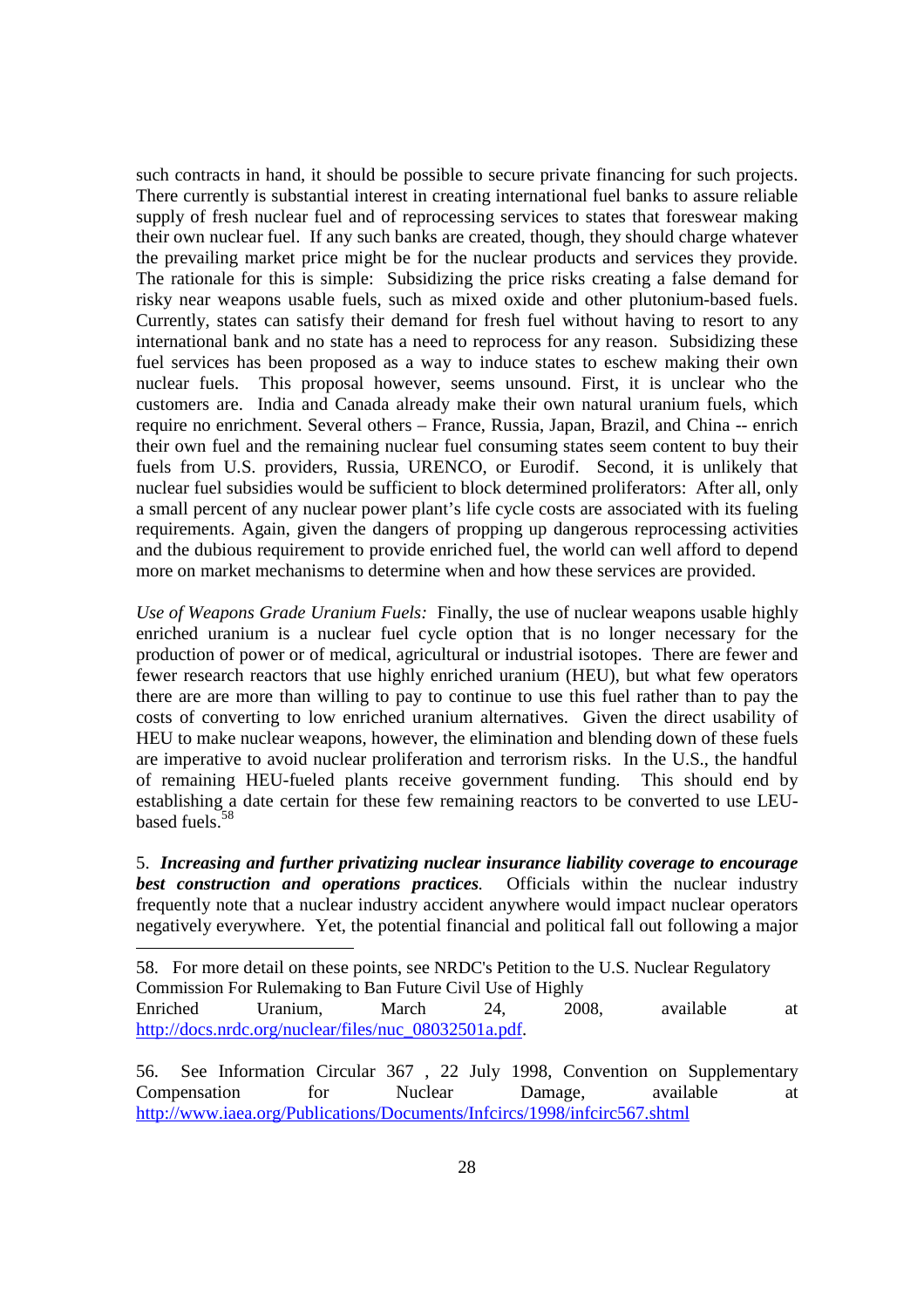nuclear accident would be even more significant if there were a lack of adequate nuclear accident liability insurance. For this reason alone, efforts should be made to increase the minimum amounts of liability insurance coverage currently required of any civilian nuclear plant operators and to make those requirements less subject to over-ride or forgiveness by officials of the state. Here, amounts required by the international Convention on Supplementary Compensation for Nuclear Damage  $(CSC)^{59}$  should be considered to be the minimum. For the EU, which is currently struggling to set a standard for its members, the coverage requirements set by CSC should be considered to be the floor from which any specific EU standard is created. Far preferable would be for the EU to adopt insurance levels that the US currently requires under its domestic Price-Anderson legislation. The US, meanwhile, needs to raise international nuclear insurance standards by first announcing its intention to back out of underwriting insurance against terrorist incidents as it currently does and instead require private insurance firms to assume this requirement as they did before 9/11. Second, Washington needs to make good on its original objective under the 1957 Price-Anderson legislation to eventually stop underwriting coverage for damages a nuclear operator might inflict on off-site third parties. Washington would do best to go about this early and incrementally by announcing that starting in 2025, federal Price-Anderson coverage will no longer apply to any civilian nuclear facility operating in the US. This announcement should be made now so that the nuclear utility and vendor industry can develop their own alternative private system of insurance to cover offsite damages. At a minimum, the requisite amounts of capital to fund such a system should be amassed well in advance of the need to bring the new insurance system into force. Under any new system, each nuclear utility, service provider, and vending firm should be free to buy as much or as little third-party liability insurance for themselves as each sees fit from private insurance firms so long as the amount was at least as much as Price-Anderson currently requires to cover any one accident (roughly \$10 billion for each accident). The rates for this coverage would be set for each firm by private insurers based on each firm's safety performance, the age of the plant, and the experience of the firm's staff, etc. Of course, each nuclear firm should be free to work with other nuclear utilities and companies to create private insurance pools. Even in this case, though, rates for each firm should be set in a manner that would reward the best nuclear operators and vendors. By doing this, the government would finally be able get industry to internalize the full costs of off-site nuclear accident liability insurance. Given that some US nuclear firms already believe that their products are safe enough for them to soon forgo Price Anderson subsidies and that the nuclear industry generally is arguing that their safety record has improved and will only get better, this transition over the next 15 years should go relatively smoothly.

6. *Increasing experimentation in the commercial distribution of and the tapping of alternative sources of energy through federal government-led regulatory reform*. To foster energy experimentation and competition, the federal government should promote regulatory reforms that would, among other things (1) set standard rules for selling electricity through the grid; (2) remove conflicts of interest for existing grid or pipeline operations to block new entrants; (3) ensure regulated utilities have similar incentives to

<u>.</u>